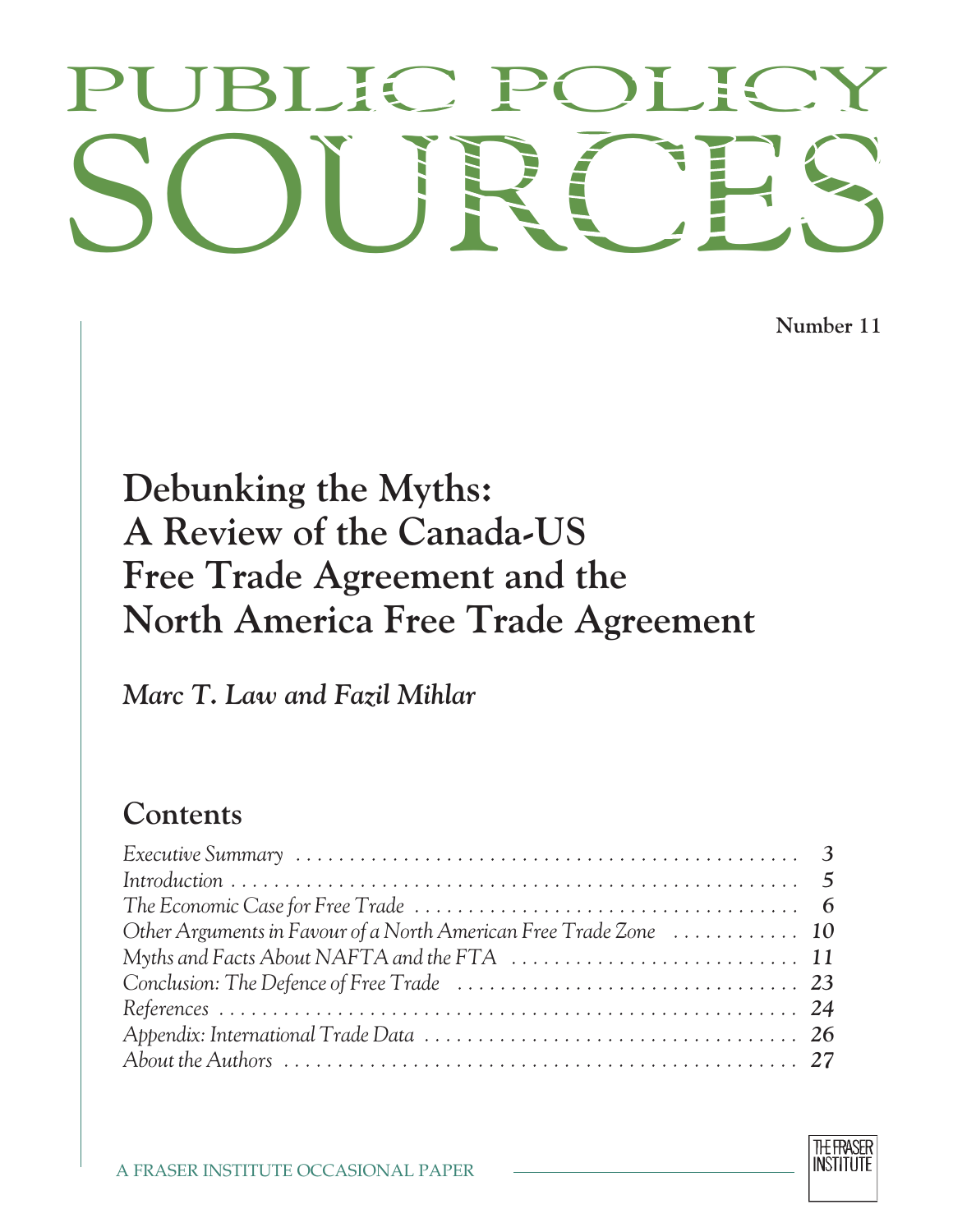**Public Policy Sources** is published periodically throughout the year by The Fraser Institute, Vancouver, B.C., Canada.

The Fraser Institute is an independent Canadian economic and social research and educational organization. It has as its objective the redirection of public attention to the role of competitive markets in providing for the well-being of Canadians. Where markets work, the Institute's interest lies in trying to discover prospects for improvement. Where markets do not work, its interest lies in finding the reasons. Where competitive markets have been replaced by government control, the interest of the Institute lies in documenting objectively the nature of the improvement or deterioration resulting from government intervention. The work of the Institute is assisted by an Editorial Advisory Board of internationally renowned economists. The Fraser Institute is a national, federally chartered non-profit organization financed by the sale of its publications and the tax-deductible contributions of its members, foundations, and other supporters; it receives no government funding.

For information about Fraser Institute membership, please call the Development Department in Vancouver at (604) 688-0221, or from Toronto: (416) 363-6575, or from Calgary: (403) 216-7175.

Editor & Designer: *Kristin McCahon*

For media information, please contact Suzanne Walters, Director of Communications, (604) 688-0221, ext. 582, or from Toronto: (416) 363-6575, ext. 582.

To order additional copies, write or call The Fraser Institute, 4th Floor, 1770 Burrard Street, Vancouver, B.C., V6J 3G7 *Toll-free order line:* 1-800-665-3558; *Telephone:* (604) 688-0221, ext. 580; *Fax*: (604) 688-8539 In Toronto, call (416) 363-6575, ext. 580; *Fax:* (416) 934-1639 In Calgary, call (403) 216-7175; *Fax*: (403) 234-9010

Visit our Web site at *http://www.fraserinstitute.ca*

Copyright *8* 1998 The Fraser Institute. All rights reserved. No part of this monograph may be reproduced in any manner whatsoever without written permission except in the case of brief quotations embodied in critical articles and reviews.

The authors of this study have worked independently and opinions expressed by them are, therefore, their own, and do not necessarily reflect the opinions of the members or trustees of The Fraser Institute.

Printed and bound in Canada. ISSN 1206-6257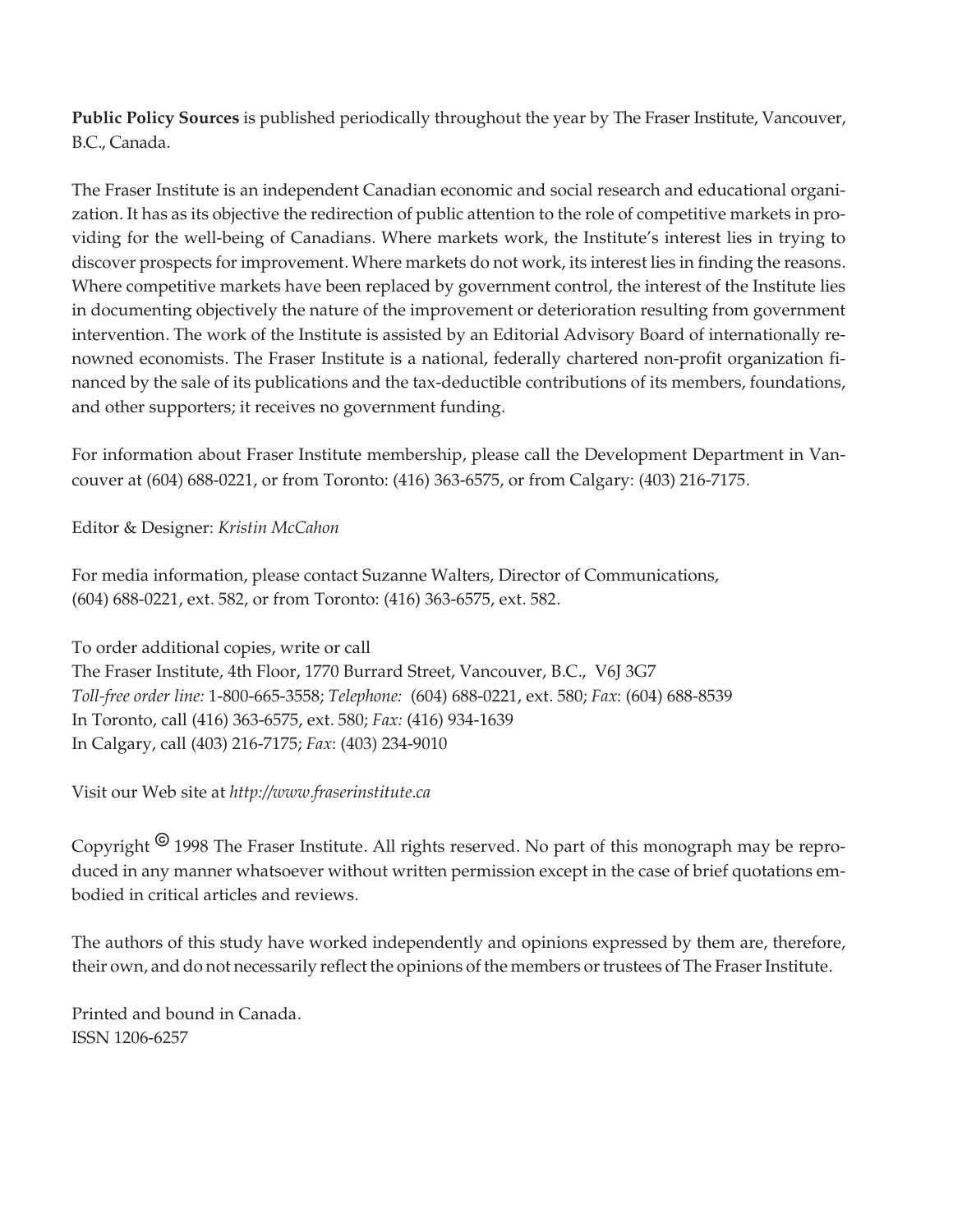#### **Executive Summary1**

**M** ost economists would agree that free<br>example is an essential component of sound trade is an essential component of sound economic policy. By exposing national markets to international competition, free trade works to ensure that nations produce goods and services according to their comparative advantage. This encourages an efficient allocation of resources and allows individuals in each country to consume the largest possible bundle of goods and services.

Although the merits of free trade are widely accepted by economists and policy makers, criticism of free trade as sound economic policy is still widespread. In both Canada and the United States, critics of free trade attract substantial public attention. Protectionists and economic nationalists argue that free trade causes economic ruin and the loss of national identity. According to these critics, the Canada-United States Free Trade Agreement (FTA) and the North American Free Trade Agreement (NAFTA) among Canada, the United States, and Mexico are the source of significant economic hardship in both Canada and the United States. The public finds these claims persuasive because they have considerable emotive appeal and provide an easy explanation for particular economic developments.

Ten years have passed since the signing of the Canada-United States FTA. The time is ripe, therefore, to review the economic case for free trade and to scrutinize the arguments made by critics of free trade. A careful analysis of their arguments combined with an examination of the empirical data reveals that the claims made by economic nationalists and protectionists about the negative impacts of free trade on the Canadian economy are incorrect or exaggerated.

- (1) Jobs have not been lost as a result of either NAFTA or the FTA. Neither economic theory nor the empirical evidence give us reason to believe that there has been a net loss in employment on account of free trade. Job losses experienced in the early 1990s were due to a decline in overall macroeconomic conditions that was entirely unrelated to the free-trade agreements. Moreover, total employment has been rising, not falling, in both Canada and the United States over the past several years. In Canada, total non- agricultural employment has risen from 12.4 million in 1988 to 13.22 million in 1996. In 1997 alone, the Canadian economy created an additional 324,000 full time jobs. Hence, fears of massive job losses due to free trade are without empirical foundation.
- (2) Lower wages in Mexico have not caused jobs and investment to migrate to Mexico. Furthermore, free trade has not resulted in Canadian wages falling to Mexican levels because Canadian workers are considerably more productive than Mexican workers. Indeed, statistics from the Organisation for Economic Cooperation and Development (OECD) show that Canada's *unit labour costs* are lower than Mexico's. Furthermore, Statistics Canada data show that average weekly earnings and average hourly wages have been rising, not falling, in Canada over the past few years.
- (3) Canada's manufacturing base has not been destroyed as a result of the FTA or NAFTA. Manufacturing as a share of total output has remained fairly constant over the past several years. The share of Canada's gross do-

<sup>1</sup> The authors would like to thank Jason Clemens, Stephen Easton, and Michael Walker for helpful comments and suggestions. Many thanks also to Joel Emes for assistance in preparing the graphs.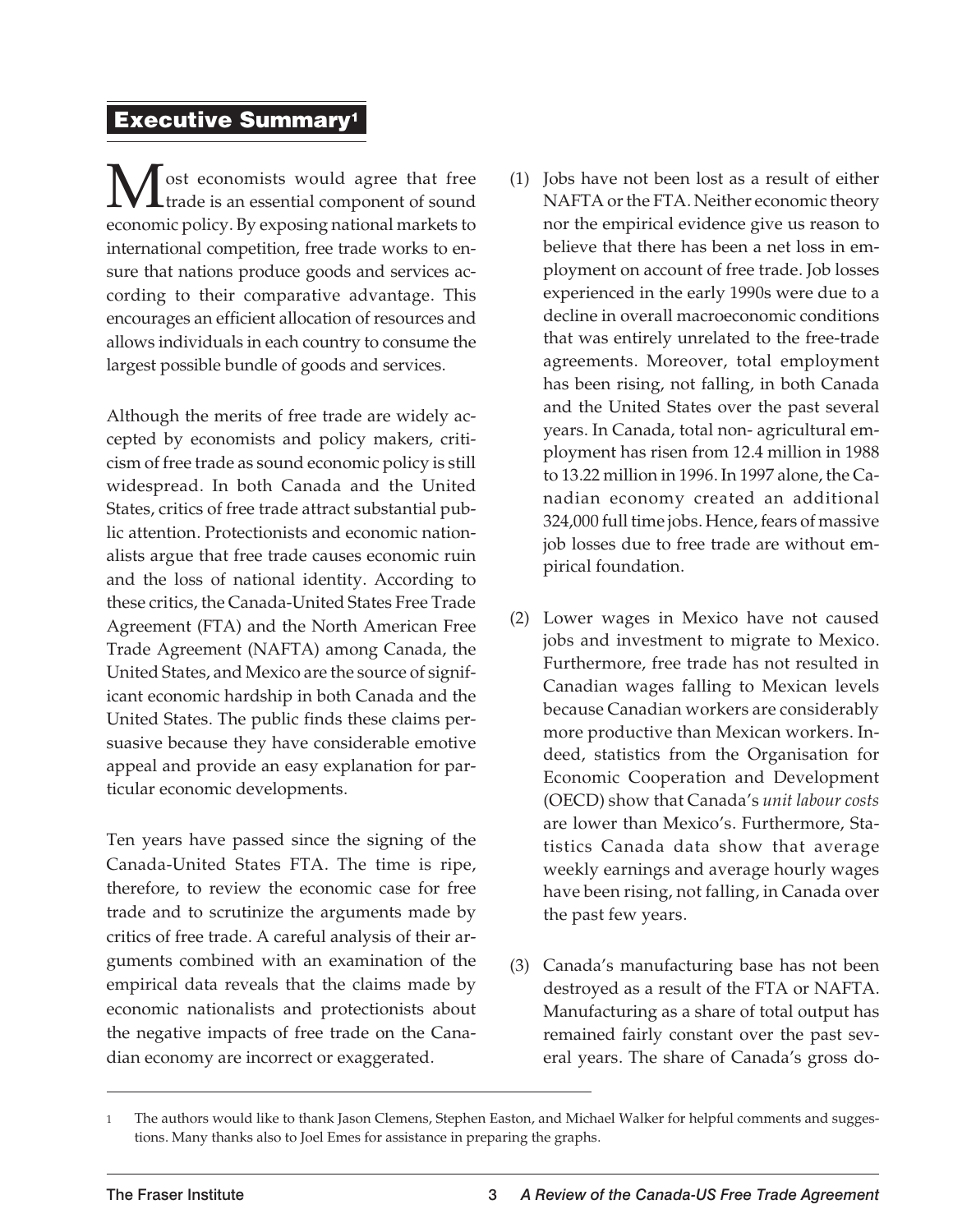mestic product (GDP) due to manufacturing was 19.2 percent in 1988 and declined only marginally to 17.3 percent in 1996. This does not signal the destruction of the Canadian manufacturing base.

- (4) Canada's agricultural sector will become more, not less, competitive as a result of free trade. Furthermore, losses to producers will be outweighed by gains to consumers in lower prices and increased product variety.
- (5) NAFTA will not undermine Canadian food-safety and health standards. If anything, NAFTA encourages upward harmonization of such standards across the three countries.
- (6) Canada will not become more vulnerable to arbitrary trade actions from Congress as a result of NAFTA or the FTA. Indeed the effect of NAFTA and the FTA is to increase the security of Canadian access to the U.S. market.
- (7) Environmental standards will not decline as a result of NAFTA. Both economic theory and the empirical evidence suggest the opposite. In Canada and the United States, environmental quality, as measured by a number

of indices, has improved over the past twenty years. International trade fosters faster economic growth which in turn raises environmental standards. As Mexican incomes rise, environmental quality will likely improve there as well.

(8) National sovereignty is not lost as a result of either NAFTA or the FTA. Globalization does not spell the end of the nation state. Indeed, government's share of GDP in Canada has increased from 13.3 percent in 1920 to 44.7 percent in 1996, in spite of increased international trade and investment over the same period. This pattern is mirrored in nearly every OECD country.

Hence, the evidence sharply contradicts the alarmist claims of protectionists and economic nationalists. There is no evidence to suggest that either NAFTA or the FTA have caused the economic destruction of Canada. The gloomy predictions made by protectionist doomsayers like Maude Barlow and Mel Hurtig about the impacts of free trade on the Canadian economy have not materialized. Therefore, the practical case for pursuing a policy of free international trade remains as strong as ever.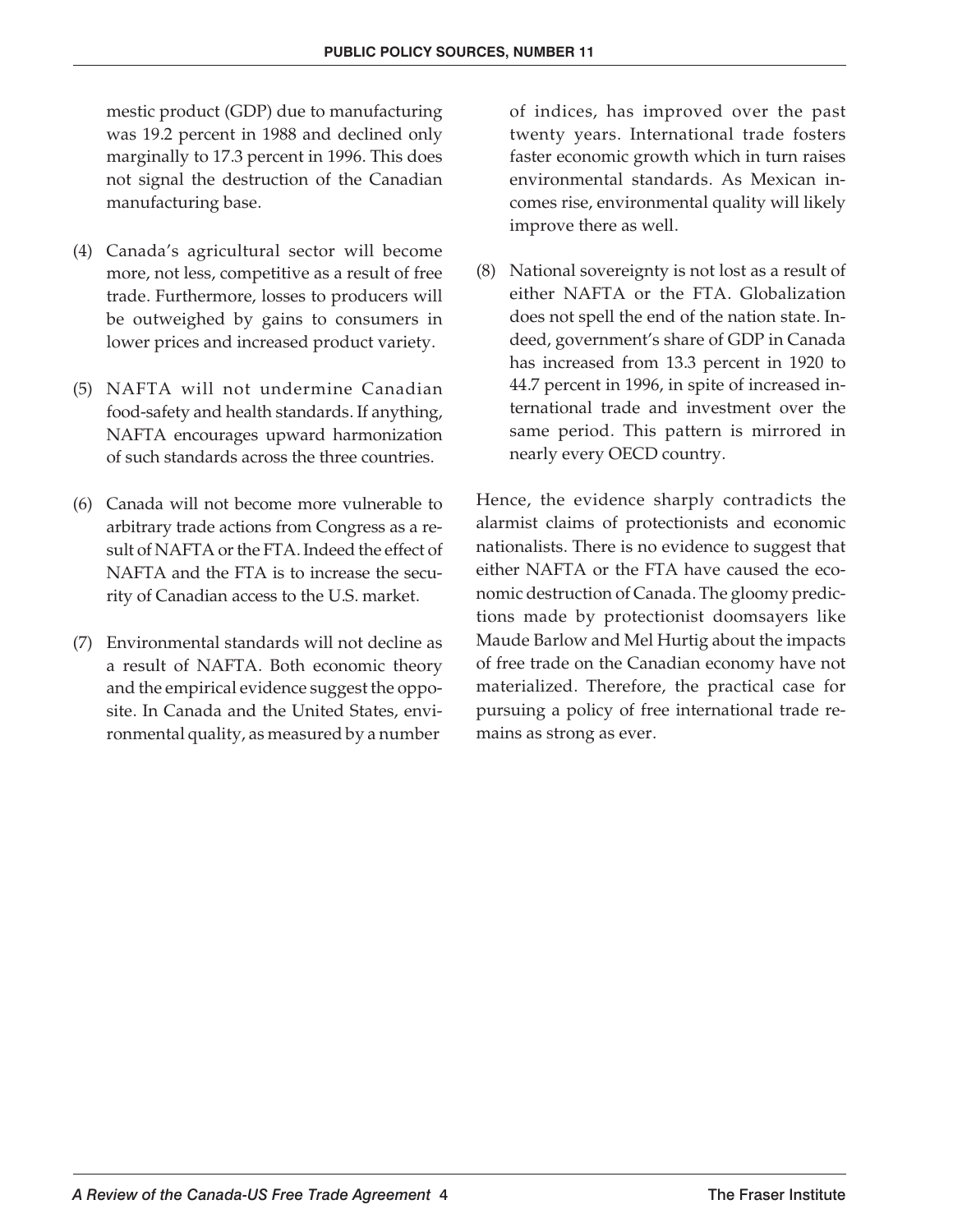#### **Introduction**

If there were an Economist's Creed, it would surely contain the affirmations "I understand the Principle of Comparative Advantage" and "I advocate Free Trade." For one hundred seventy years, the appreciation that international trade benefits a country whether it is "fair" or not has been one of the touchstones of professionalism in economics. Comparative advantage is not just an idea both simple and profound; it is an idea that conflicts directly with both stubborn popular prejudices and powerful interests. This combination makes the defence of free trade as close to a sacred tenet as any idea in economics. (Krugman 1987: 131)

 $\sum$ s the renowned international trade econo-<br>shows assessmith have largeresseries that free mist Paul Krugman notes in the quotation above, economists have long recognized that free trade is the cornerstone of a sound economic policy. Free trade raises economic welfare because it enables national economies to specialize according to their comparative advantage. When economies specialize in the production of those goods at which they have a comparative advantage, they can trade these items for other goods that the consumers in that country value but are less efficient at producing. Free trade therefore allows individuals to consume more than would be possible in the absence of trade. It is in this way that a policy of free trade raises national income and increases economic well-being.

Perhaps more than any other time in history, ours is an era of relatively free trade among nations. Since the end of World War II, super-governmental organizations like the General Agreement on Tariffs and Trade (GATT) and its successor, the

World Trade Organization (WTO) have promoted freer multilateral trade among nations. From the Kennedy Round in the 1960s to the Tokyo Round in the 1970s and, most recently, the Uruguay Round of the 1980s, the GATT has sought to reduce barriers to trade among nations and promote a more open trading environment. Meanwhile, the European Union (EU), Asia-Pacific Economic Cooperation (APEC) and agreements like the North American Free Trade Agreement (NAFTA) have worked to reduce barriers to trade on a more regional level. The proliferation of free trade arrangements among nations reflects the extent to which the wisdom of free trade as an economic policy has gained broad political acceptance.

Trade liberalization has formed a major part of Canadian economic policy in recent history. Ten years has passed since the signing of the Canada-United States Free Trade Agreement (FTA). The addition of Mexico to the FTA resulted in the formation of the North American Free Trade Agreement (NAFTA), creating the world's single largest free trade zone. $2$  Yet, in spite of general agreement among economists and policy makers about the desirability of these developments, criticism of free trade as a sound economic policy continues unabated and critics of free trade continue to attract considerable public attention. In the United States, protectionist politicians like Ross Perot and Pat Buchanan enjoy substantial public support. In Canada, the opinions of nationalist anti-free trade crusaders like Maude Barlow, Mel Hurtig, and the Council of Canadians resonate throughout the country. According to Barlow, Hurtig, and others, free trade has ruined the Canadian economy and resulted in the

Some Canadian trade statistics are provided in the Appendix.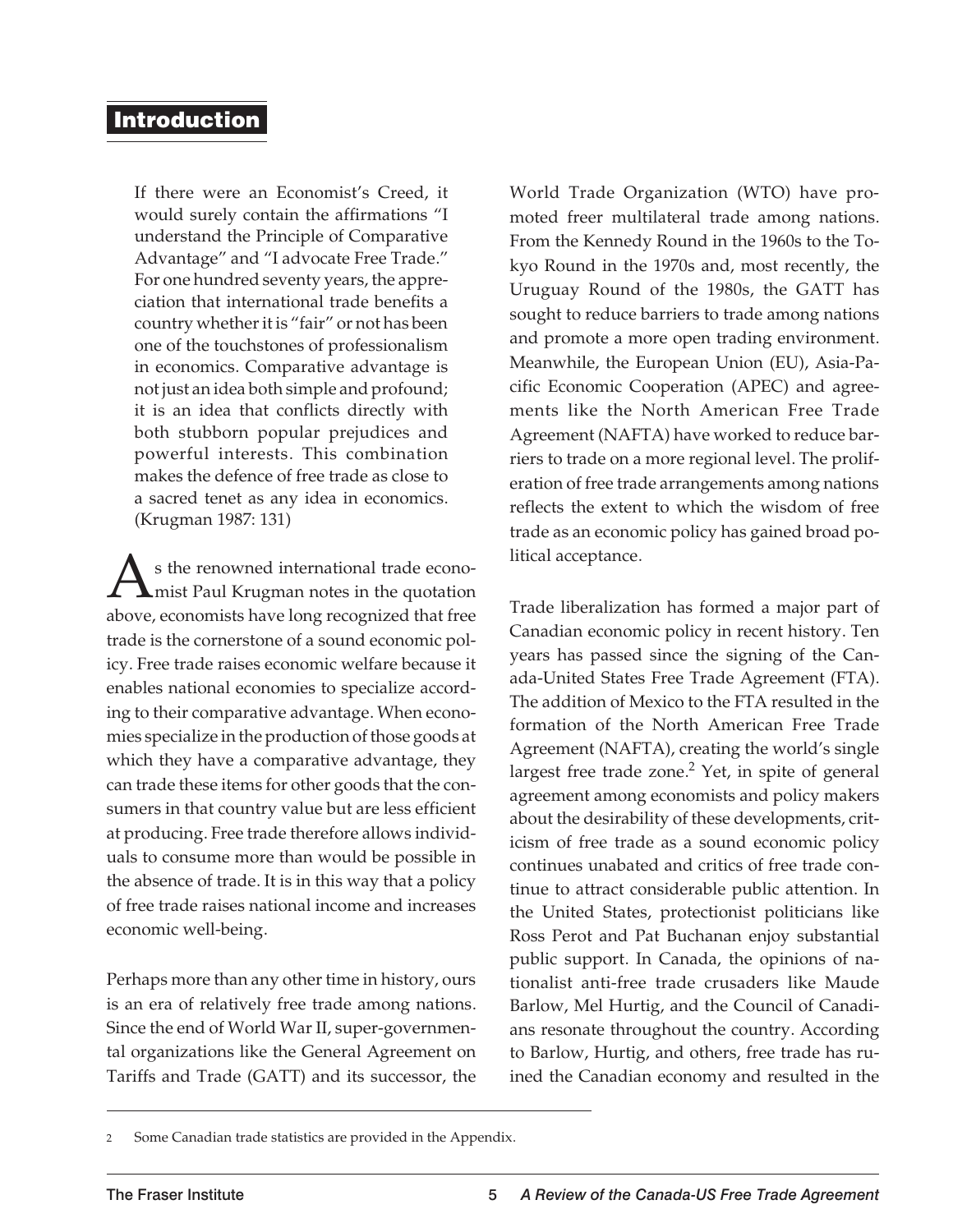"sale" of Canada to foreign multinationals.<sup>3</sup> In addition, it is claimed that free trade is responsible for destroying thousands of jobs and has undermined the ability of governments to intervene in the economy.

The purpose of this study is to analyze critically the claims of these opponents of free trade in light of the empirical evidence. Now that we have reached the tenth anniversary of the Canada-United States Free Trade Agreement, the time seems ripe to embark on such a task. We begin by outlining the economic arguments for free trade. This is followed by a discussion of regional

versus multilateral free trade with special focus on the FTA and NAFTA. We then consider non-economic reasons for the pursuit of regional trade agreements. Finally, we proceed to dissect several of the major claims made by the opponents of free trade about the effects of NAFTA and the FTA. We find, in each case, that the claims made by protectionists about the impacts of free trade on the Canadian economy are either exaggerated or completely false. Free trade has not ruined the Canadian economy. Rather, free-trade policies have increased economic growth and raised economic welfare, precisely as the standard arguments in favour of free trade predict.

#### **The Economic Case for Free Trade**

#### **Comparative advantage, trade, and technology**

The standard economic argument offered in support of free trade is straightforward. Free trade is beneficial because it induces countries to produce according to their comparative advantage.<sup>4</sup> When countries specialize in the production of goods at which they have a comparative advantage, the value of national income is maximized. Trade enables countries to sell these goods on the world market and exchange them for other goods which domestic consumers value but are not particularly good at producing. Hence, by encouraging domestic producers to specialize in the production of those goods at which the country has a comparative advantage, free trade creates more wealth than would be possible if the country had

to produce everything on its own. With this greater wealth, domestic consumers are able to consume more of both domestic and foreign goods. This raises overall economic welfare.

An important insight that can be derived from this standard model of international trade is that no country loses as a result of free trade. When a country moves from autarky to a free trade regime, national income rises and consumers are able to buy more of all goods. $5$  These gains from trade will arise even when one country is, in absolute terms, less efficient in the production of all goods (Pomfret 1991). The fact that all countries, regardless of their productivities will gain from trade is a powerful endorsement of the potential for free trade to raise real incomes in all nations.

<sup>3</sup> See, for instance, Hurtig 1991 and Barlow 1990.

<sup>4</sup> This model of trade is usually called the Ricardian Model and is named after the famous nineteenth-century classical economist, David Ricardo. See Ricardo 1817.

<sup>5</sup> Autarky is a situation where there is no international trade.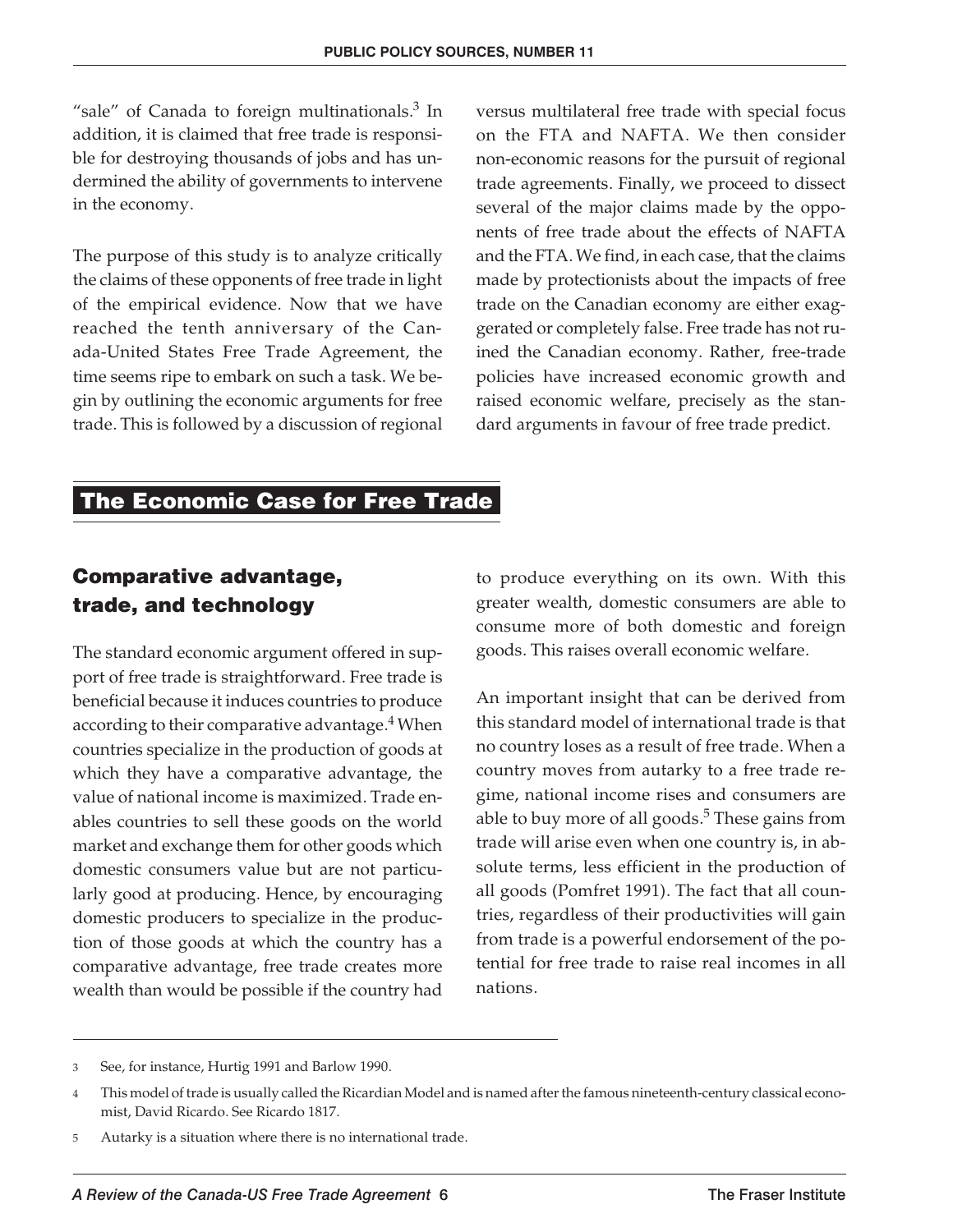Another way of thinking about trade is to view it as simply another technology for the production of goods.<sup>6</sup> To understand this idea, consider the following example. There are two technologies available for the production of cars in Canada. The first technology involves the physical production of cars in factories in south-western Ontario. The second technology involves growing wheat in Saskatchewan and exporting wheat to Japan in exchange for cars produced in Japanese factories. While the two technologies may differ in terms of the "inputs" used, the net result is the same: Canada gets the cars. Whether Canada should use the first or second technology should depend only on which one enables Canadians to get more cars.

Most people would probably agree that technical progress—being able to produce more goods and services with fewer inputs of labour, capital, and other factors of production—is desirable because it enables us to use scarce resources more efficiently, Indeed, most economists would argue that technical progress is what drives economic growth and the creation of wealth (Lipsey 1996). Yet it is curious that while most people would be in favour of using the most efficient methods of production available, many of these same people object to free international trade. This is illogical because free trade is simply another technology for the production of goods and services, and, in some cases, it is the most efficient technology available. If technological progress is desirable because it drives growth and prosperity, then so is free trade.

#### **More sophisticated trade models**

Of course, the standard economic model of trade discussed above is not the only way economists think about free trade. Although the Ricardian classical trade model is certainly the most intuitive international trade model, it has generally not been the model of trade preferred by academic economists. For a variety of reasons, most neoclassical international trade economists have, until quite recently, preferred to think about trade in terms of the more sophisticated Heckscher- Ohlin-Samuelson Model.<sup>7</sup> While the motivation for trade in this model is somewhat different than in the simple Ricardian model, $^8$  the general conclusions about trade policy are the same: the welfare of all nations rises as they move from autarky to free trade (Pomfret 1991; Jones 1987). Hence, the case for free trade remains intact even in the more complicated Heckscher-Ohlin-Samuelson Model.

In the last 20 years, trade theorists have developed alternative models of trade that, at least at a theoretical level, have called into question the optimality of a free trade policy. The distinguishing feature of these models is that they depart from the standard assumptions about perfect competition and allow for imperfectly competitive market structures and scale economies. According to the "new trade theory," it is possible under particular circumstances for nations to raise their welfare by introducing protectionist policies. For instance, in two very influential papers, Brander and Spencer (1983, 1985) demon-

<sup>6</sup> This approach to understanding trade is taken from James Ingram (1966).

<sup>7</sup> The Heckscher-Ohlin-Samuelson Model is sometimes called the Factor Proportions Model of Trade.

<sup>8</sup> What distinguishes the Ricardian model from the Heckscher-Ohlin-Samuelson model is that in the Ricardian model trade is driven by technological differences across countries while in the Heckscher-Ohlin-Samuelson model all nations are assumed to have the same technology. The motivation for trade in this model is differences in factor (i.e. resource) endowments. See Pomfret 1991.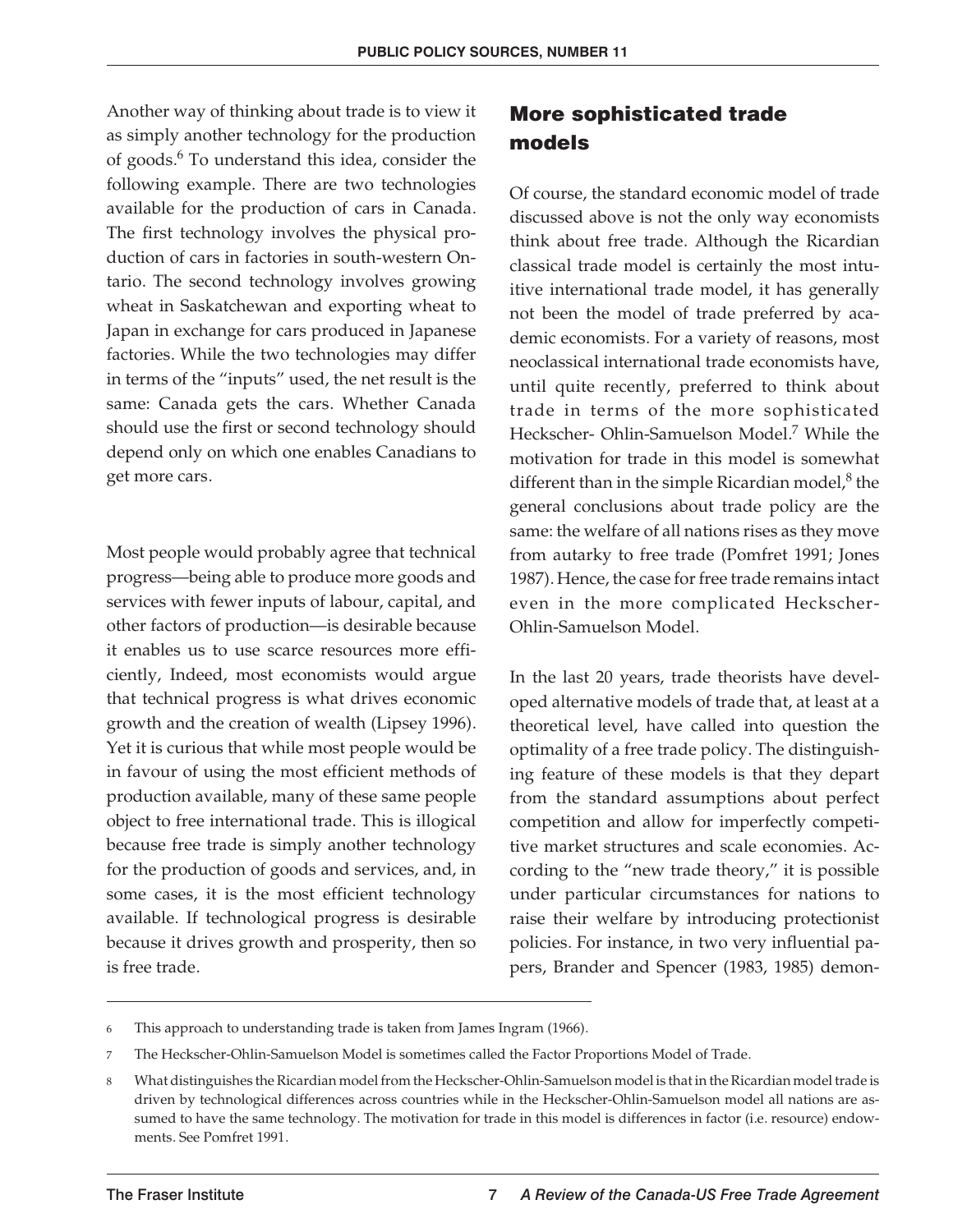strate that export subsidies and import restrictions can, under certain conditions, deter foreign firms from competing in profitable domestic markets. This approach to understanding international trade has been refined by other authors and is generally called "strategic trade theory." Other scholars have noted that, when there are significant externalities associated with a particular industry—particularly knowledge-based externalities resulting from research and development expenditures—a policy of protection can raise national welfare (Cordon 1974). While there are many variants of the new trade theory, the general conclusions call into question the optimality of free trade as an economic policy.

#### **Is free trade still optimal?**

Demonstrating that free trade may not be the theoretically optimal policy does not necessarily discredit free trade as a rule of thumb to good international trade policy in the real world. In fact, Paul Krugman, one of the major contributors to the new trade theory, argues that it is so difficult to implement successful state intervention that we would be foolish to follow any policy other than free trade (1987, 1993a). In Paul Krugman's view, practical considerations—informational constraints on the part of policy makers, general equilibrium concerns, the possibility of retaliatory trade wars, and rent-seeking domestic politics—may result in a strategic trade policy causing more harm than good. Krugman writes:

If the potential gains from interventionist trade policies were large, it would be hard to argue against making some effort to realize these gains. The thrust of [my] critique ... is that is that the gains from intervention are limited by uncertainty about appropriate policies, by entry that dissipates the gains, and by the general equilibrium effects that insure that promoting one sector diverts resources from others. The combination of these factors limits the potential benefits of sophisticated interventionism. Once the expected gains from intervention have been whittled down sufficiently, political economy can be invoked as a reason to forego intervention altogether. Free trade can serve as a focal point on which countries can agree to avoid trade wars. It can also serve as a simple principle with which to resist pressures of special-interest politics. To abandon the free trade principle in pursuit of the gains from sophisticated intervention could therefore open the door to adverse political consequences that would outweigh the potential gains (1987:143).

Hence, in spite of recent theoretical developments, the practical case for free trade remains strong. Sophisticated intervention, according to Krugman, may ultimately cause more harm than good. Therefore, the principle of free trade should remain the cornerstone of a sound international economic policy.

#### **GATT versus the FTA and NAFTA: multilateralism versus regionalism**

Broadly speaking, there are two processes by which countries can liberalize trade. The first approach, usually called multilateralism, involves the gradual reduction of trade barriers among a very large set of countries. The GATT process and the various round of trade reductions which occurred under the Kennedy, Tokyo, and most recently, Uruguay Rounds are examples of multilateralism.

The other approach to trade liberalization involves the reduction and/or elimination of trade barriers among smaller groups of nations that are, typically, geographically contiguous. This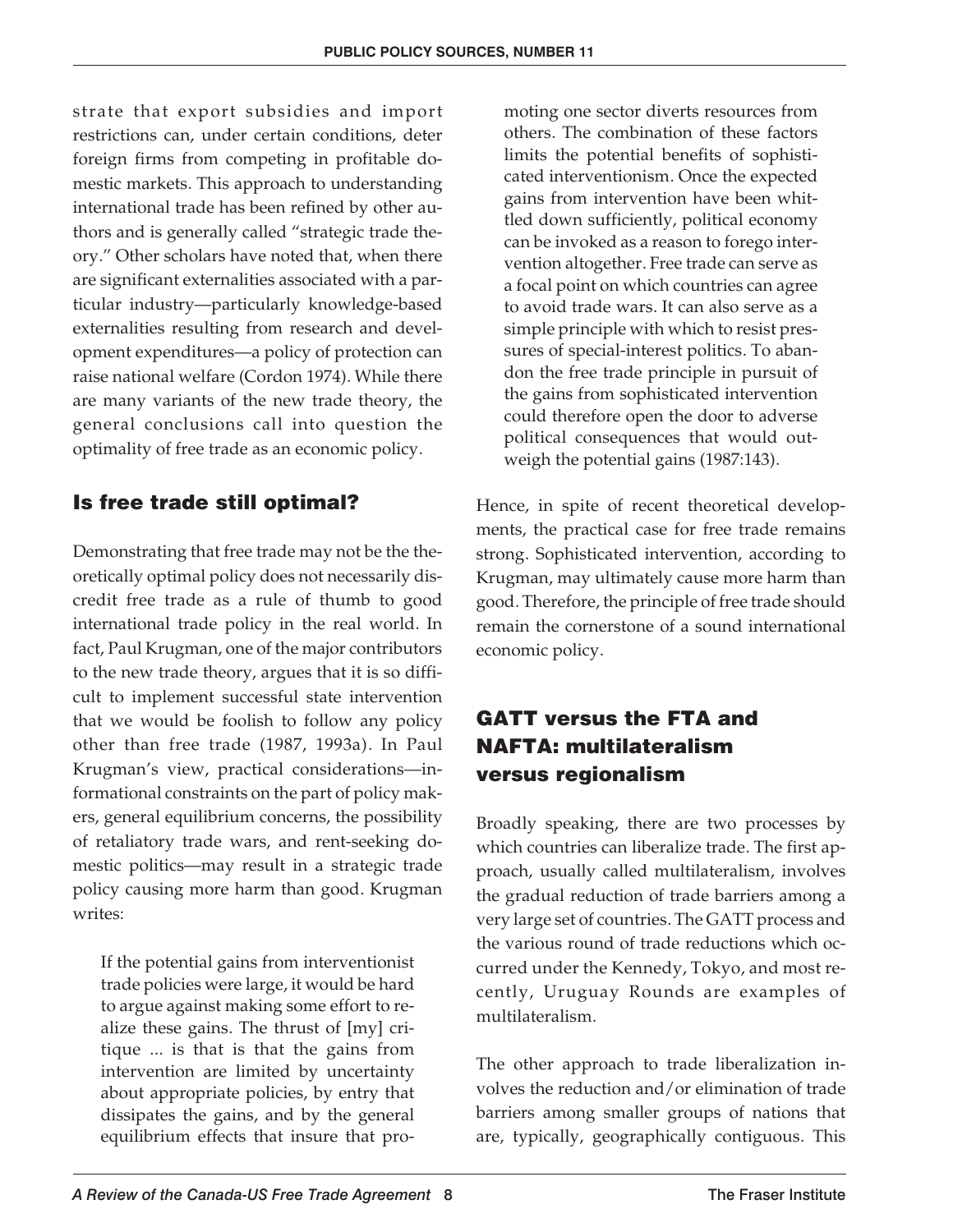approach to trade liberalization is called regionalism. The Canada-United States Free Trade Agreement (FTA), the North American Free Trade Agreement (NAFTA), the Australia-New Zealand Free Trade Agreement, and the European Union (EU) furnish examples of regional trade liberalization.<sup>9</sup> Nations that belong to the GATT are permitted to engage in such regional trade initiatives under the GATT Article XXIV.<sup>10</sup>

Given the choice, most international trade scholars would prefer trade liberalization to occur on a multilateral as opposed to a regional basis. The preference for multilateral over regional trade liberalization stems from concerns about the possible "trade diverting" effects of regional trade agreements.<sup>11</sup> To illustrate the concept of trade diversion, consider the following example. Suppose Canada, as a result of NAFTA, eliminates its tariff on Mexican textiles but not on Indonesian textiles. Since a tariff is eliminated, domestic textile prices fall and Canadian consumers will buy more textiles. However, because the tariff structure now favours Mexico, it is likely that textile imports to Canada will be "diverted" from Indonesia to Mexico. If Mexico is at least as efficient as Indonesia in the production of textiles, then economic welfare is improved: consumers get more textiles and they purchase them from the producer having lower costs. However, if Mexico is a less efficient textile producer than Indonesia, then economic welfare is diminished because Canada is importing from a producer having higher

costs. If Canada had reduced tariffs on both Indonesian and Mexican textiles (*i.e*. if Canada had pursued multilateral as opposed to regional trade liberalization), then this problem would be avoided: consumers in Canada would get more textiles and they would purchase them from the most efficient producer. Hence, because regional free trade agreements can result in trade diversion that could reduce economic welfare, most economists prefer multilateral to regional trade liberalization.

Of course, whether or not regional trade initiatives like the FTA or NAFTA are the cause of significant trade diversion is ultimately an empirical matter. Unfortunately, on this particular issue, there is little empirical evidence. It is interesting to note, however, that while all economists recognize the potential for regional trade agreements to cause trade diversion, many are skeptical about its empirical relevance. For instance, in a recent symposium on regional trade blocs, Lawrence Summers, a Harvard economist and now Deputy Secretary of the United States Treasury, writes that he "find[s] it surprising that this issue [*i.e*. trade diversion] should be taken so seriously—in most other situations, economists laugh off second best considerations and focus on direct impacts" (1991: 299). Summers also argues that since trade blocs such as the FTA, NAFTA, and the EU are usually formed amongst countries that are natural trading partners in the sense that the bulk of their trade would be with each other regardless of the trading regime, the likelihood of trade diversion is minimal:

It is important to distinguish among different types of regional trade initiatives. A "free trade area" is formed when a group of countries agrees to reduce tariffs amongst themselves but each country is allowed to set its own tariff level with other (non-member) countries. NAFTA, for instance, establishes a free trade areas among Canada, the United States, and Mexico. A "customs union" occurs when a group of countries not only reduces trade barriers amongst themselves but also agrees to set common external tariffs. The European Union is an example of a customs union.

<sup>10</sup> For a succinct discussion of regionalism versus multilateralism and the GATT rules, see Bhagwati 1991.

<sup>11</sup> The potential for regional trade agreements to cause trade diversion was first identified by Viner 1950 and was later expanded by Lipsey 1957.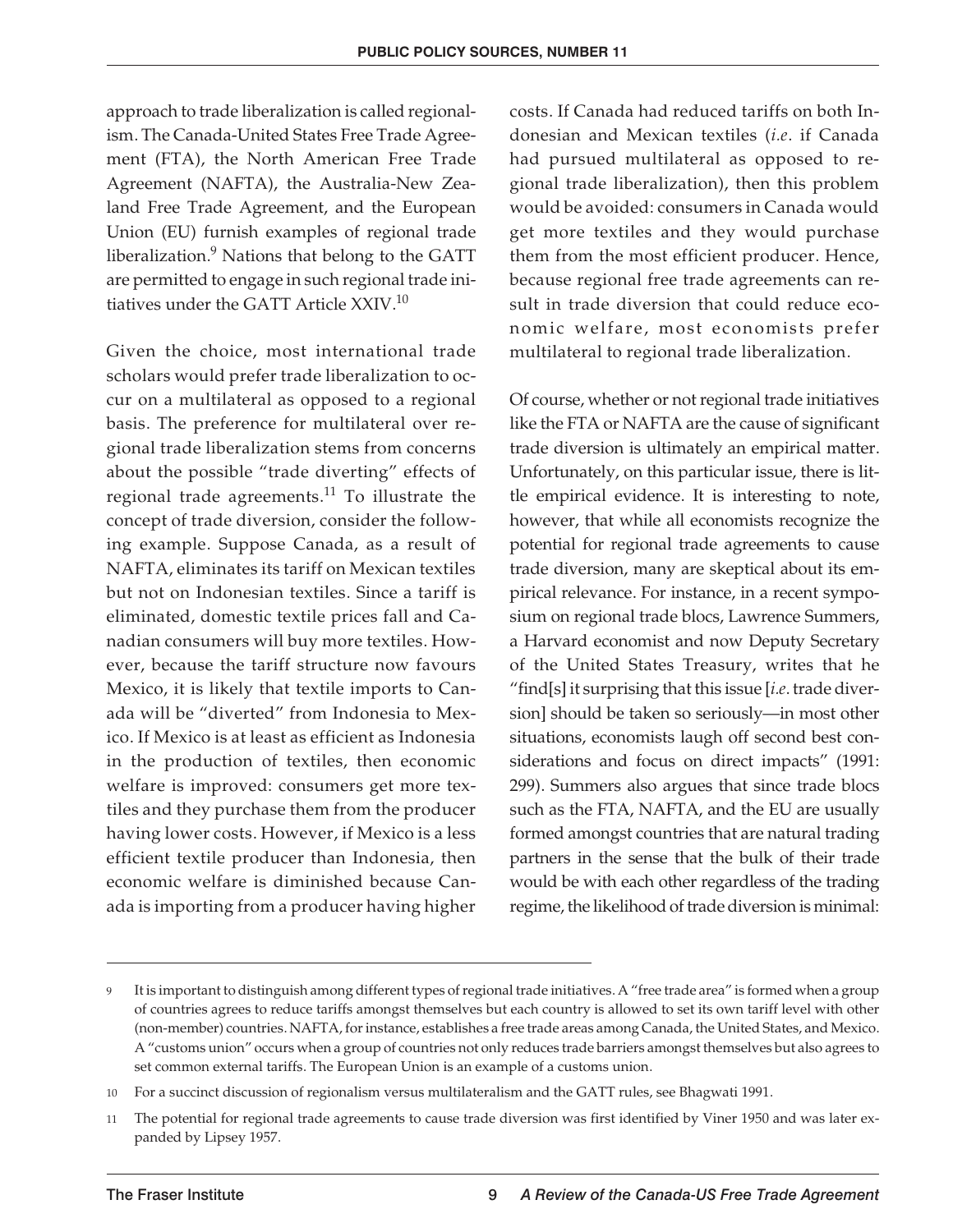Are trading blocs likely to divert large amounts of trade? In answering this question, the issue of natural trading blocs is crucial because to the extent that the blocs are created between countries that already trade disproportionately, the risk of large amounts of trade diversion is reduced (1991: 297).

In a similar vein, Paul Krugman writes:

If a disproportionate share of world trade would take place within trading blocs even in the absence of any preferential trading arrangement, then the gains from trade creation within blocs are likely to outweigh any possible losses from external trade diversion (1991: 21).

Hence, there are reasons to believe that the costs of pursuing a regional as opposed to a multilateral trade liberalization strategy are likely to be small relative to the potential gains.<sup>12</sup> Without question, Canada, the United States, and, to a lesser extent, Mexico qualify as "natural trading partners." Even before the FTA, the overwhelming bulk of Canada's international trade was with the United States. Likewise, exports to Canada represented a very significant portion of America's international trade. Hence, the likelihood that a North American free trade bloc would result in significant trade diversion appears to be small.

A final point to be made about regional versus multilateral trade liberalization is that regional free trade liberalization need not be inconsistent with the pursuit of broader multilateral free trade.<sup>13</sup> In fact, as noted earlier, regional trade agreements are fully consistent with the GATT rules. Certainly, the ultimate objective of any sound international economic policy must be free trade among all nations. Nonetheless, it is important to note that Canada's membership in NAFTA does not preclude the attainment of this larger objective. Seen in this light, pursuit of regional free trade may be a positive first step towards achieving freer trade among all nations. Indeed, given the slow pace of multilateral trade negotiations, regional free trade may represent a viable way to accelerate the process of multilateral trade liberalization.

#### **Other Arguments in Favour of a North American Free Trade Zone**

 $\prod_{\ell=1}^k$ n addition to the standard economic arguments, policy makers, and politicians have offered a number of other arguments in favour of free trade agreements. In fact, some of the strongest arguments offered by non-economists (and also by some economists) in favour of the FTA and NAFTA were of a non-economic nature. These arguments reflect the sentiment expressed by

Krugman in a quotation cited earlier: that "[free] trade can serve as a focal point on which countries can agree to avoid trade wars" and that it "can also serve as a simple principle with which to resist pressures of special-interest politics."

Without doubt, one of Canada's main motivations for seeking a free trade agreement with the

13 Bhagwati 1991 argues the opposite.

<sup>12</sup> Jagdish Bhagwati remains skeptical. See Bhagwati and Panagariya 1996: ch. 1; see also Bhagwati 1991.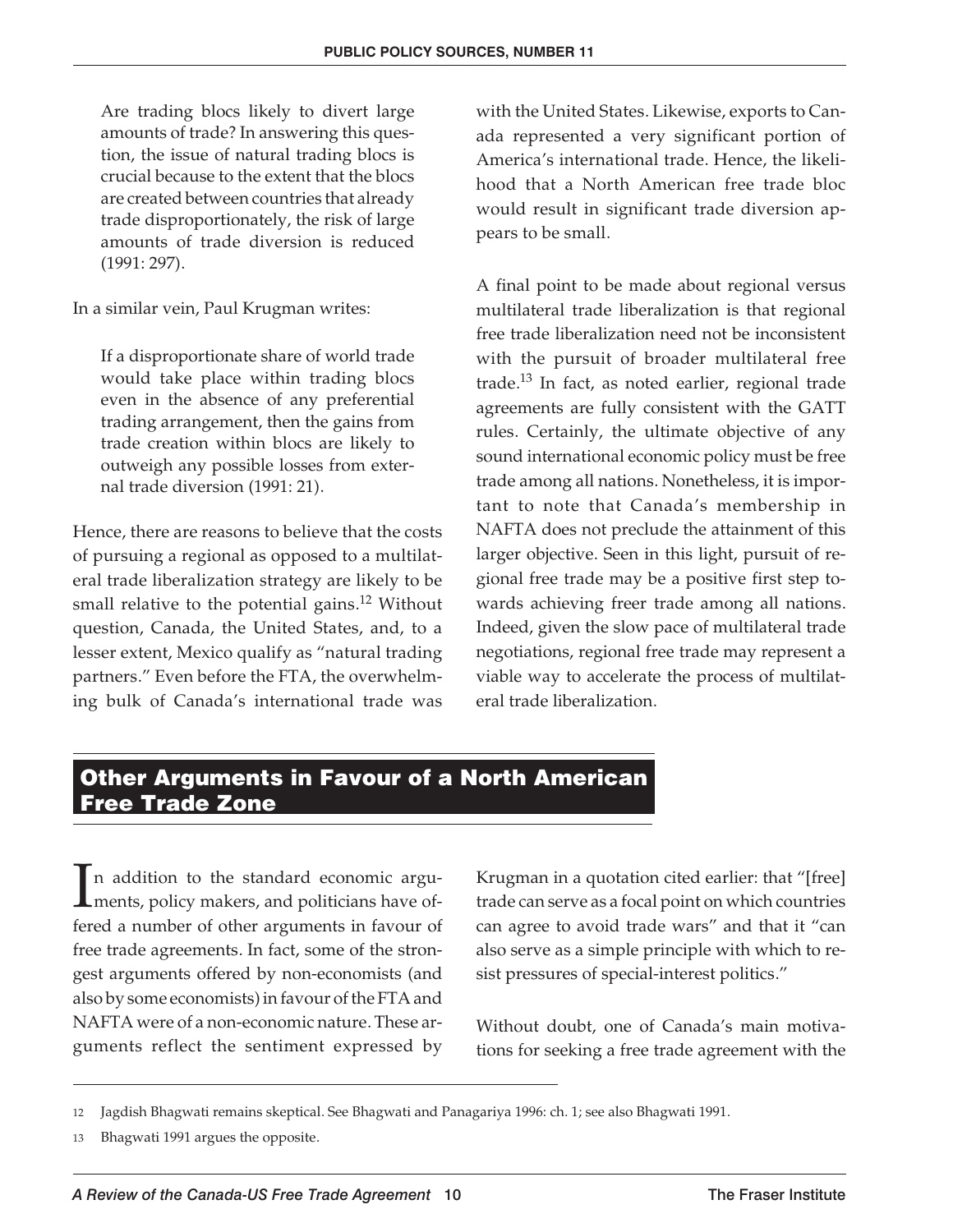United States was growing protectionist sentiment in the United States and the adverse effects of "politicized" trade policies on the Canadian economy (Lipsey and Smith 1985; Grey 1981). A free trade agreement was one way Canada could defend itself against the growing arsenal of non-tariff barriers imposed by the United States on imported goods. Indeed, the failure of the GATT to deal effectively with the issue of non-tariff barriers constituted a major rationale for a comprehensive free trade deal with the

United States. By pursuing a binding free trade deal, trade policy becomes more independent of the political process because politicians' hands are tied. A free-trade agreement, therefore, establishes a commitment that prevents politicians from using trade policy to serve special interests at the expense of general economic welfare. The result is that a greater degree of stability and certainty is thereby introduced into the trading environment.

#### **Myths and Facts About NAFTA and the FTA**

I n the remainder of this paper, we will discuss some of the popular myths about the effects of the FTA and NAFTA on the Canadian economy advanced by opponents of free trade and Canadian nationalists. We confront each myth with both economic theory and the empirical facts and find that the objections of the opponents of free trade to NAFTA and the FTA are either exaggerated or completely incorrect.<sup>14</sup> Free trade with the United States and Mexico has not resulted in the demise of the Canadian economy. Rather, it has injected a much needed dose of competition into the Canadian economy and, in so doing, has improved the prospects for growth and prosperity in all three economies.

#### **Myth 1: The FTA and NAFTA have caused enormous job losses in Canada**

This is the first, and oldest, claim of opponents to free trade. Protectionists and nationalists everywhere have always argued that free trade causes

significant unemployment at home. This claim is based on the erroneous belief that there is only a fixed amount of work to be done and, if some of that work gets exported to foreigners, then there will be less work to do at home. Economic theory and the empirical evidence show that this belief is both absurd and incorrect.

Consider the matter first at a theoretical level. Economic theory does not give us any reason to believe that trade liberalization should result in a net loss of jobs. As noted earlier, when economies open up to trade, they tend to specialize in the production of goods at which they have a comparative advantage. While this certainly means that employment in those sectors in which the country does not have a comparative advantage is likely to shrink, it is also the case that opportunities for gainful employment in those sectors where the country does have a comparative advantage will probably increase. Without question, there will be job displacement. However, there will be job creation too, as the economy specializes in the production of a different mix of goods.15

<sup>14</sup> For an excellent defence of free trade from an American perspective, see Burtless *et al*. 1998.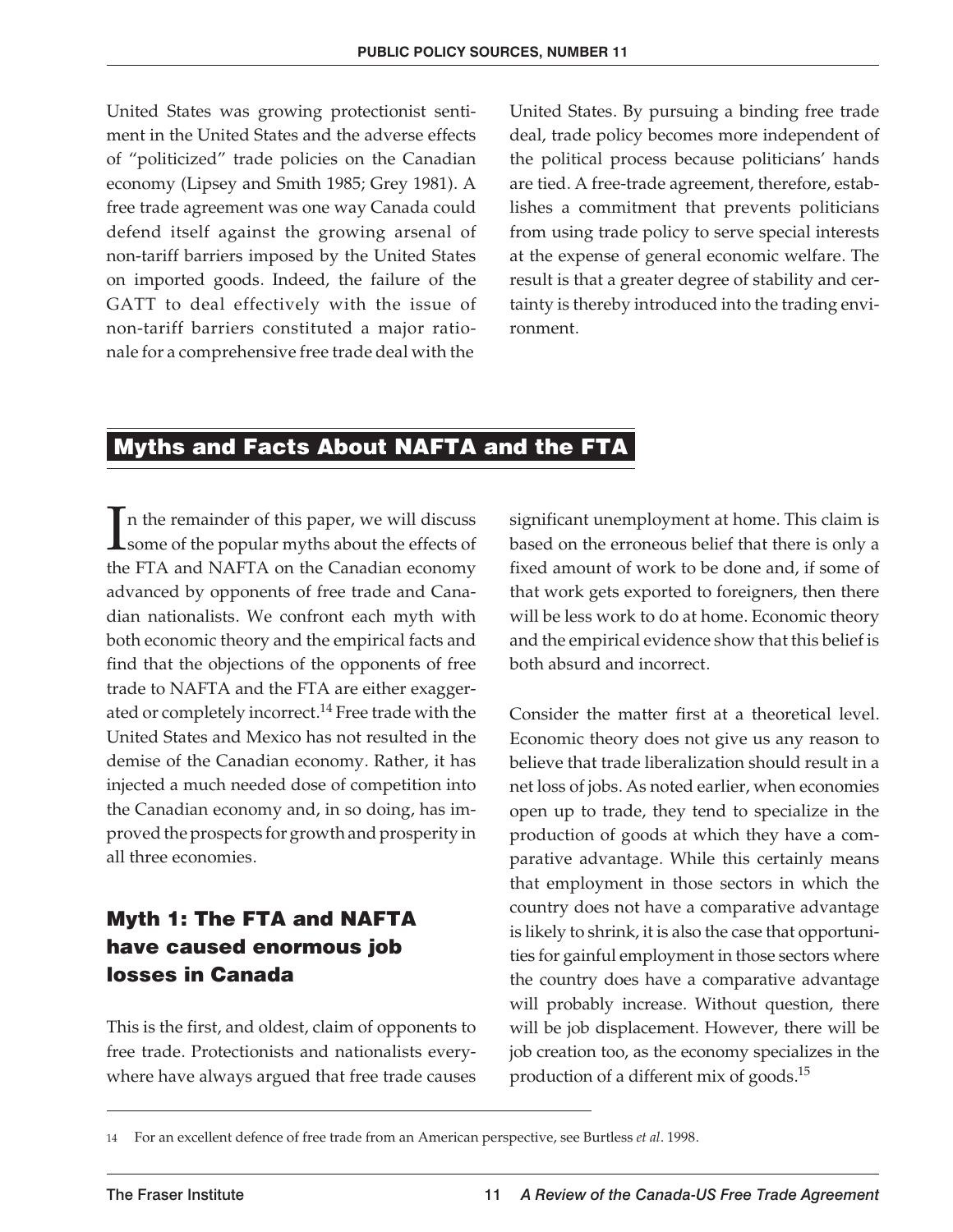Furthermore, as noted earlier, specialization raises overall national income. When individuals are wealthier, they will consume more of all goods—both domestic and foreign. In so doing, more opportunities for gainful employment are created as the demand for all goods increases. What opponents of free trade fail to realize is that the purpose of trade and economic exchange is to create wealth, not to create work. We value wealth because it enables us to consume. In fact, the only reason we work is to facilitate consumption. The reason free trade is desirable is that it raises wealth and thereby enables us to consume more of all goods. If we valued free trade because it creates work, we would be getting everything backwards!

Earlier, we made the claim that trade is simply another technology for the production of goods and services. In many instances, free trade is a more efficient technology than the physical production of those goods at home. Because the purpose of all economic exchange is to facilitate consumption (and not to create work), our only concern should be about what technology enables us to consume more, and not about what technology will create the most work. If Canada were to invest heavily in greenhouses and sophisticated temperature control systems, it would be feasible for us to produce bananas domestically and doing so would certainly create a great deal of work. However, this would be a very inefficient way for us to get bananas. A far better way to produce bananas would be for us to grow trees, chop them up, and export them to Mexico in exchange for bananas. This would involve less work, and would yield us many more bananas. Since the only reason we want bananas is so we can eat them, we should use the technology which gives us the most bananas for the least amount of work.

Hence, the value of free trade is that it enables us to get a given amount of bananas for less work than before.

Of course, there will not be less work. There will, in fact, be the same or possibly even more work after we implement free trade. However, the work will be of a different kind. Instead of producing bananas, we will be growing trees and harvesting them in exchange for Mexican bananas. This work will create greater value, in the sense that any given amount of work will enable us to consume more bananas than before. For precisely that reason, this new work makes us richer than before. And with this additional wealth, we can consume not only more bananas but also buy more houses and more maple syrup too. This is why we value free trade.

Now, let us confront the empirical evidence. Protectionist rhetoricians like Maude Barlow and Mel Hurtig claim that hundreds of thousands of jobs have been lost since Canada signed the FTA with the United States 10 years ago (Hurtig 1991; Barlow 1990).<sup>16</sup> Is there any evidence of this?

First, it is almost impossible to tie any job loss directly to a trade liberalization agreement. Jobs are lost for a multitude of reasons including incompetent management, changing macroeconomic conditions (*i.e.* changes caused by business cycles), sectoral adjustment strategies, and so on. It is certainly the case that unemployment rose during the early 1990s. However, this probably had everything to do with a severe recession in central Canada and rather little (if anything at all) to do with the  $FTA.^{17}$  Employment levels are largely a macroeconomic phenomenon that depend on the level of aggregate demand in the short run and the natural rate of unemployment in the long run,

<sup>15</sup> On this score, it is interesting to note that the sectors most liberalized by the FTA have experienced the fastest export growth. These results are detailed in Schwanen 1993.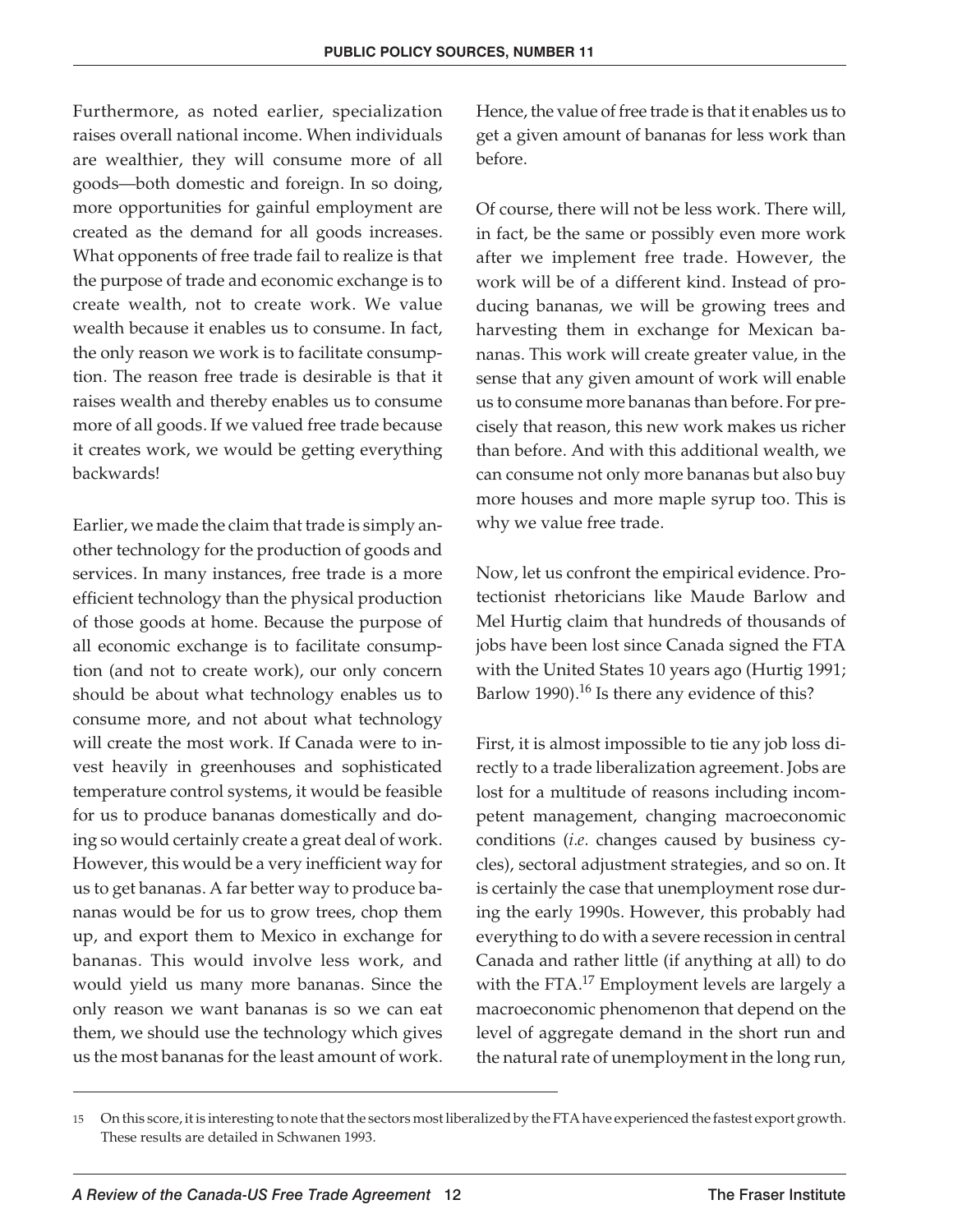

with tariff rates having at most a negligible effect (Krugman 1993b).

Second, employment has not declined since the FTA and NAFTA have taken effect. Figures 1 and 2 show that total employment has been rising in both Canada and the United States since 1988. Total non-agricultural employment in Canada has risen from 12.4 million to 13.22 million from 1988 to 1996 (Statistics Canada 1998). In 1997 alone, an



additional 372,000 full time jobs were created (Canada, Department of Finance 1998). Meanwhile, the American economy has produced 14 million new jobs over the past few years (US Trade Representative  $1998$ .<sup>18</sup> Furthermore, as shown in Figure 3, unemployment rates are falling in both countries. These statistics reveal that the thesis "free trade kills jobs" has no empirical

18 In fact, these 14 million new jobs account for 95 percent of all jobs created among the Group of Seven (G7) nations over the past five years. See US Trade Representative 1998.

<sup>16</sup> Barlow includes a "Job Loss Register" in her book (1990) that lists every job lost in the aftermath of the FTA. According to Barlow (and the Canadian Labour Congress, which compiled the list), every job lost since 1988 was a casualty of the FTA. Barlow makes the naive logical error of assuming that if one event happens after another, the first event must necessarily be the cause of the second. Specifically, Barlow writes: "Canada's job-creation record in the years from 1982 until the signing of the free-trade agreement was a good one. If the five year average preceding the signing of the agreement had continued, the economy would have created an additional 650,000 new jobs. Instead it created only 50,000" (1990: v). Hurtig is also guilty of making this logical error. See the chapter entitled "Employment and Unemployment: The Devastating Impact of the FTA on Jobs in Canada" in Hurtig 1991.

<sup>17</sup> Hurtig laments that "jobs in the goods-creating sector of the Canadian economy had been increasing steadily since mid-1986 until the end of 1988 but beginning in January 1989, they dropped all the way back to the level of 1984" (1991: 19). The inference here is that the FTA (which came into effect in 1989) caused all these job losses. Hurtig makes no effort to explain that the period from "mid-1986 until the end of 1988" was a time of significant macroeconomic expansion and that beginning in early 1989, the Canadian economy slumped into a recession. The expansion and contraction of employment that Hurtig discusses can be easily explained by macroeconomic influences that were entirely independent of the FTA.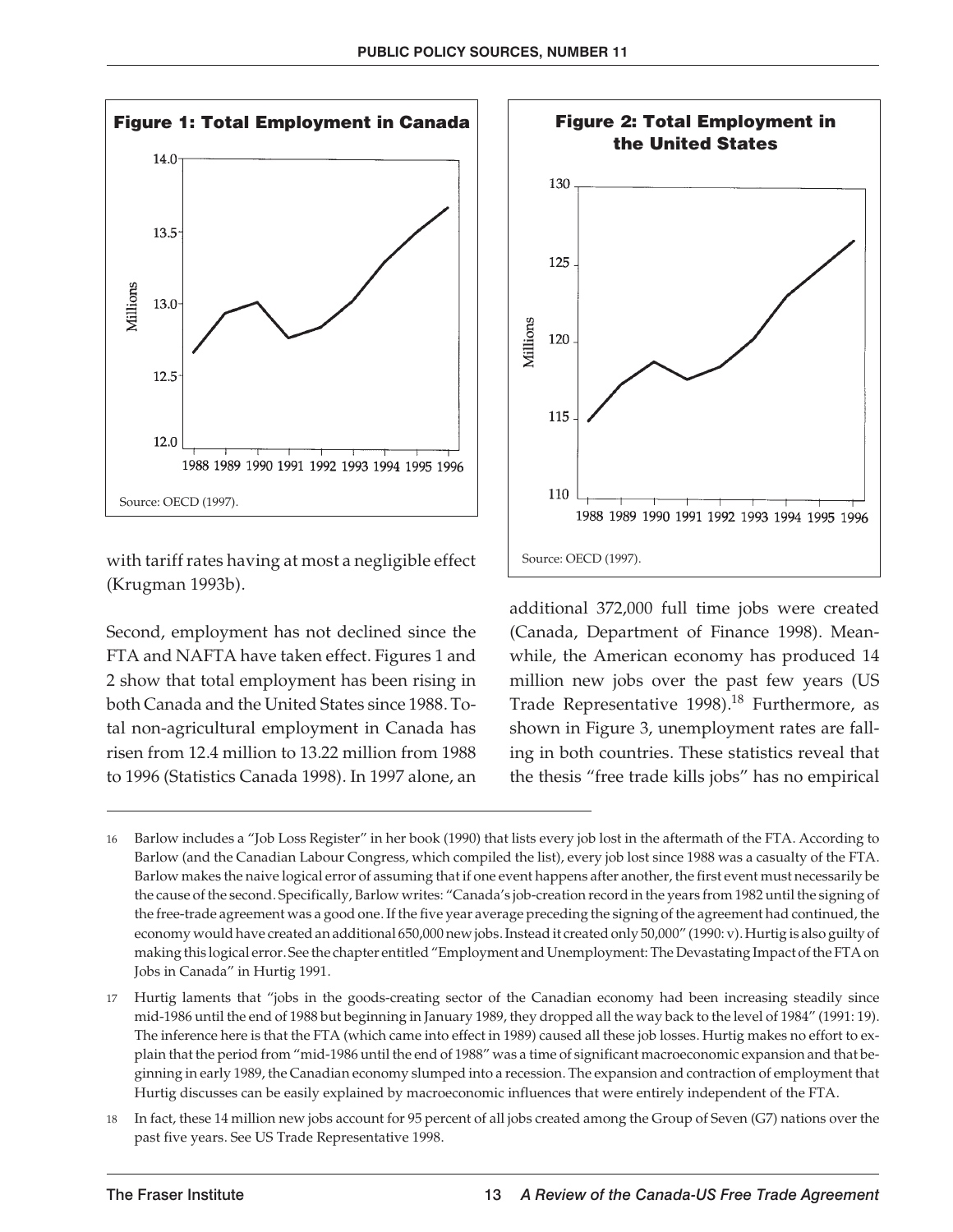

basis whatsoever and that the link between free trade and employment is tenuous at best. Job creation is up and unemployment rates are down in both Canada and the United States because general macroeconomic conditions are good in the two countries. There is no solid statistical linkage between free trade and unemployment because the effects of free trade on aggregate employment are extremely tiny.<sup>19</sup>

#### **Myth 2: Lower wages in Mexico will encourage Canadian and American firms to relocate their plants and factories and this will drive down Canadian and American wages**

Another fear about free trade that has been popularized by nationalists, by protectionists, and, often, by organized labour, is that free trade will result in an exodus of investment from Canada as firms move to Mexico and the United States to take advantage of the lower wage structure.<sup>20</sup> It is also believed that this exodus of firms will drag wage levels in Canada down to Mexican levels.

First, let us deal with this fear on a theoretical level. Is there any basis in economic theory to support this claim? Consider the following hypothetical example. Suppose workers in Canada and Mexico are perfect substitutes for each other (*i.e*. assume that Mexican workers and Canadian workers are identical in terms of the skills they possess and their ability to produce goods). Assume also that, prior to free trade, wages are higher in Canada than in Mexico because there are fewer Canadian workers than Mexican workers. If free trade allows firms to relocate to Mexico, then certainly the demand for labour will fall in Canada and will rise in Mexico. As firms move from high wage Canada to low wage Mexico,

<sup>19</sup> Taking an American perspective on this issue, Krugman writes: "the whole idea of counting jobs gained and lost through trade represents a misunderstanding of the way the US economy works. In particular, it overlooks the fact that other economic policies, especially monetary policy, will almost surely neutralize any potential impact of NAFTA on jobs" (1993c).

<sup>20</sup> In a chapter entitled "Heading South," Hurtig documents the decline in business investment that occurred following the FTA. He writes: "The decline in business investment in Canada began shortly after the FTA went into effect, and investment has dropped drastically ever since. The last annual report of the governor of the Bank of Canada has a graph of business fixed investment in Canada showing year-over-year percentage changes; for the years since the FTA legislation, this graph heads straight downhill at an angle resembling the near-vertical north face of Mount Robson" (1991: 30). Once again, Hurtig makes the classic logical error of assuming that if one event precedes another, the first event must necessarily be the cause of the second. Hurtig fails to mention that the decline in business fixed investment also coincided with the recession of the 1990s, and that business fixed investment, like employment and unemployment rates, is largely determined by macroeconomic factors that are entirely independent of the trading regime.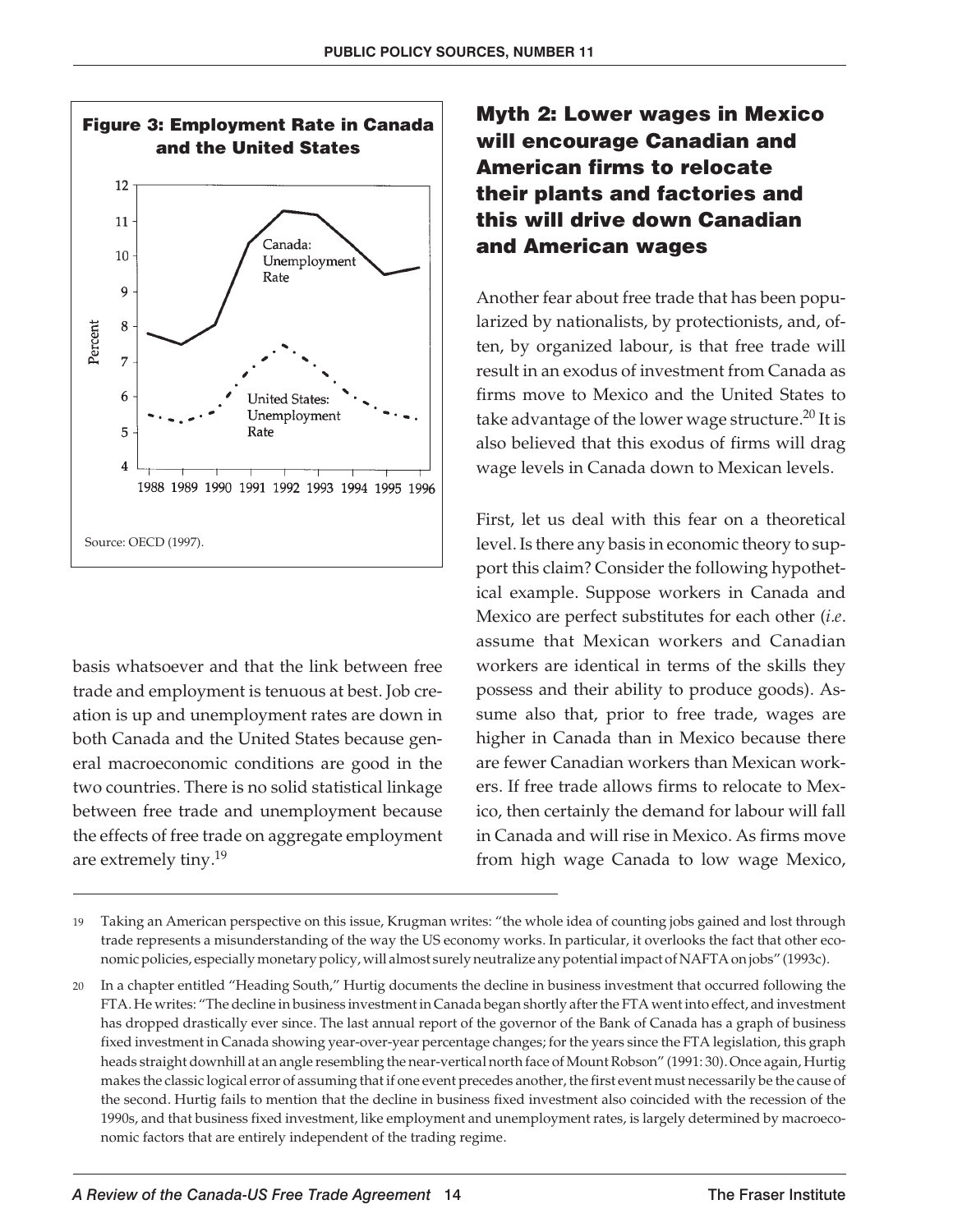wages will fall in Canada and rise in Mexico. This process will continue until wages are equalized across the two countries.

But Canadian and Mexican workers are not identical, and in the absence of this assumption, there is no *a priori* reason to suppose that firms and jobs will migrate to Mexico. In reality, Canadian workers are more productive than Mexican workers because they work in conjunction with more capital. Hence, when firms make decisions about location, they will consider not only the direct costs of employing labour but also the cost of labour adjusted for differences in productivity. In other words, what matters to the firm is not labour costs but "unit labour costs." Wage rates in Canada are certainly higher than wage rates in Mexico but this is completely justified and should not result in the migration of firms from Canada to Mexico if Canadian workers are proportionately more productive than Mexican workers.

The view that unit labour costs and not just wage rates is what matters receives considerable empirical support. In a paper entitled "Comparative and Absolute Advantage in the Asia-Pacific Region," economist Stephen Golub (1995) demons-trates that while Malaysian wages were only 15 percent of American wages in 1990, the average Malaysian worker was only 15 percent as productive as the average American worker. In other words, unit labour costs were identical in the two countries. America is able to justify higher wages because it is proportionately more productive than Malaysia.<sup>21</sup> Likewise, Canada should be able to afford higher wages than Mexico because Canadian workers are more productive than Mexican workers. According to the OECD (1997), Canada's unit labour costs have been lower than Mexico's from 1992 onwards. There need not be an exodus of jobs or a reduction in real wages if Canadian workers are more productive than Mexican workers.

Indeed, a quick look at the data shows that these fears are unfounded. As noted earlier, total non-agricultural employment in Canada has risen between 1988 and 1996 from 12.4 million to 13.2 million. Meanwhile, average hourly wages have also risen over the same period. Statistics Canada's index of average hourly wages (set with  $1986 = 100$  as the base) increased from 107.7 in 1988 to 142.1 in 1996. Average weekly earnings increased from \$460.67 to \$568.06 over the same time horizon (Statistics Canada 1998). The fact that both total employment and average earnings have risen over this period shows that fears about jobs migrating south and wages falling to Mexican levels are without empirical support.

Of course, this is not to say that some firms (and hence, some jobs) will not leave Canada for Mexico. Certainly firms in some sectors may find it profitable to migrate from Canada to Mexico if their unit labour costs would be lower in Mexico than in Canada. But in other sectors, it may be profitable for firms to move in the opposite direction.<sup>22</sup> The net result is that the mix of jobs changes in both countries but overall economic welfare rises as well. The tendency for firms to migrate to where unit labour costs are lowest improves economic efficiency in both Canada and Mexico.

<sup>21</sup> Golub (1995) also finds that unit labour costs are higher in both India and the Philippines than in the United States, in spite of the fact that wage costs are significantly lower in these two countries.

<sup>22</sup> For instance, Philips, the Dutch electrical products group, recently moved two light bulb production lines from Mexico to London, Ontario.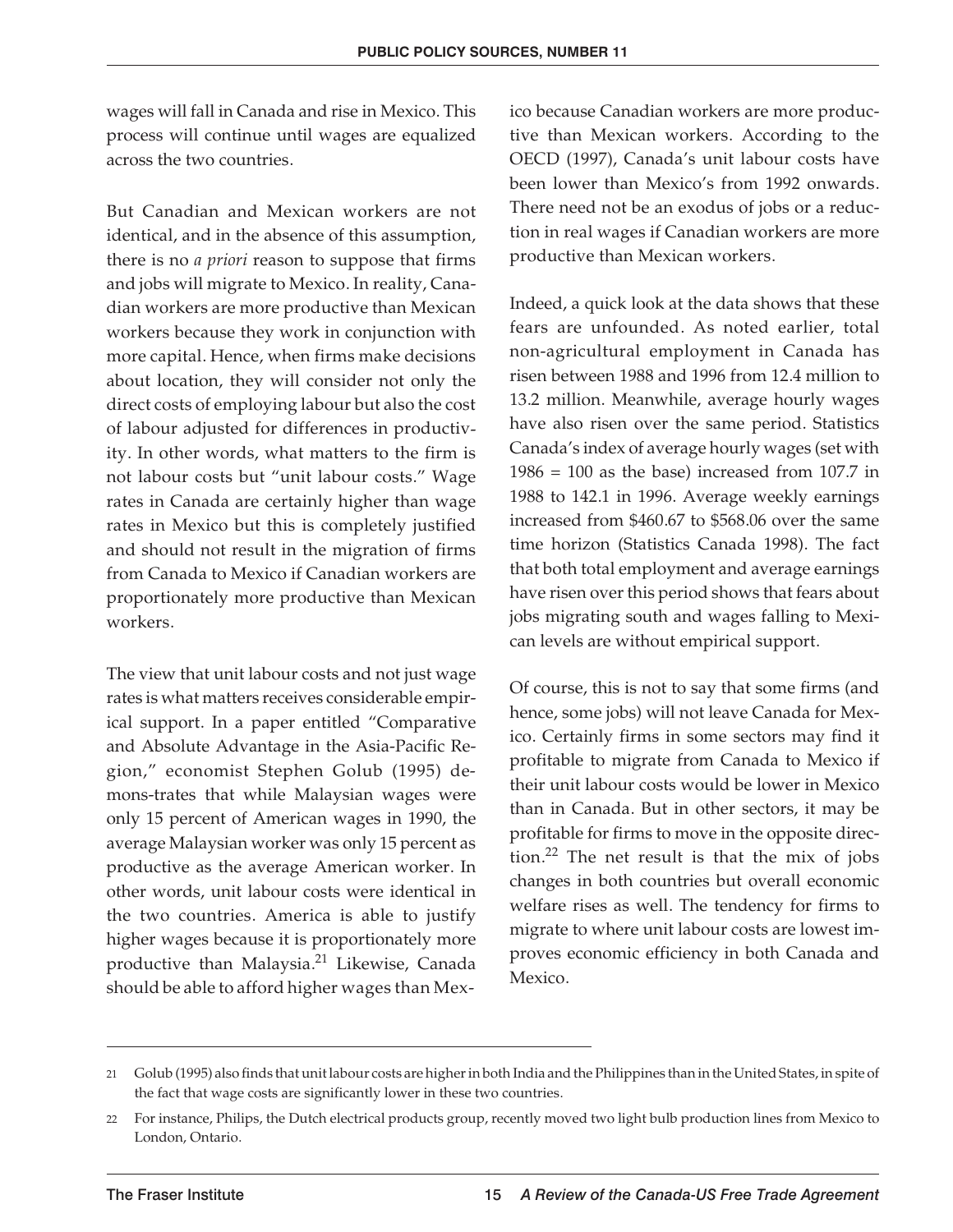#### **Myth 3: The FTA and NAFTA will destroy Canada's manufacturing base**

This sentiment is reflected in the following excerpt from an article in *Maclean's* (October 23, 1989) by Peter C. Newman.<sup>23</sup>

Since the Free Trade Agreement came into effect . . . our industrial base has been seriously eroded. . . In nearly every sector, factories are curtailing their operations, being abandoned, moving south of the border, or being converted to mainly distribution and storage functions . . . The most immediate effect of free trade has been the accelerated de-industrialization of Canada; we've gone straight from smokestacks to warehouses... Canada is establishing an unheard-of precedent. We are about to become the only country in recorded history to reverse the traditional evolution from underdevelopment to a manufacturing economy."

For reasons similar to those outlined in the previous section, critics of NAFTA and FTA have argued that manufacturing firms and manufacturing jobs will be lost to the United States and Mexico. The result, so they claim, is that Canadians will somehow be made worse off.

Our first objection to this claim is to simply shrug our shoulders and ask: Who cares? Why should we care where the manufacturing companies locate, so long as we get to consume manufactured goods? If the purpose of economic exchange is to raise our wealth so we can consume as much as possible, then why should we care how that wealth is created? And why does it matter where the goods we consume come from?

Consider the following hypothetical scenario. Suppose that Mexico has a comparative advantage in the production of manufactured goods while Canada has a comparative advantage in services. If Canada and Mexico sign a free trade agreement, the manufacturing base of Mexico will expand while Canada's manufacturing base will shrink. Meanwhile, Mexico's service industry will contract while Canada's will expand. But, specialization according to comparative advantage raises real incomes in both countries and with higher real incomes both Mexican and Canadian consumers will be able to consume more manufactured goods and more services. The fact that Canada does not produce any manufactured goods at home is immaterial if the ultimate goal of Canadians is to consume as many manufactured goods as possible. Indeed, by producing only services, Canadians will be able to consume more manufactured goods than they could have if they had to produce both manufactures and services domestically. Seen from this perspective, the shrinking of Canada's manufacturing base could be a very positive development in that it would allow Canadians to purchase even more manufactured products than before.

Perhaps what raises concerns about a shrinking manufacturing base is the mistaken belief that somehow manufacturing is better than services. Why might manufacturing be "better" than services? Because manufacturing jobs are "good jobs" while service sector jobs are "bad jobs?" Or because there is something more "virtuous" about producing very tangible manufactured goods than producing less tangible services? $24$ Whatever the case, this belief is puzzling. The only reason we work is to facilitate consumption. Alternatively stated, a good job (or a "virtuous" one) is simply a job that enables us to buy all the

<sup>23</sup> Similarly, Hurtig claims that the process of "deindustrilization" sets us "on the road to a warehouse economy." He also believes that the "Free Trade Agreement" should be renamed the "Deindustrialization of Canada Agreement" (1991: 22–23).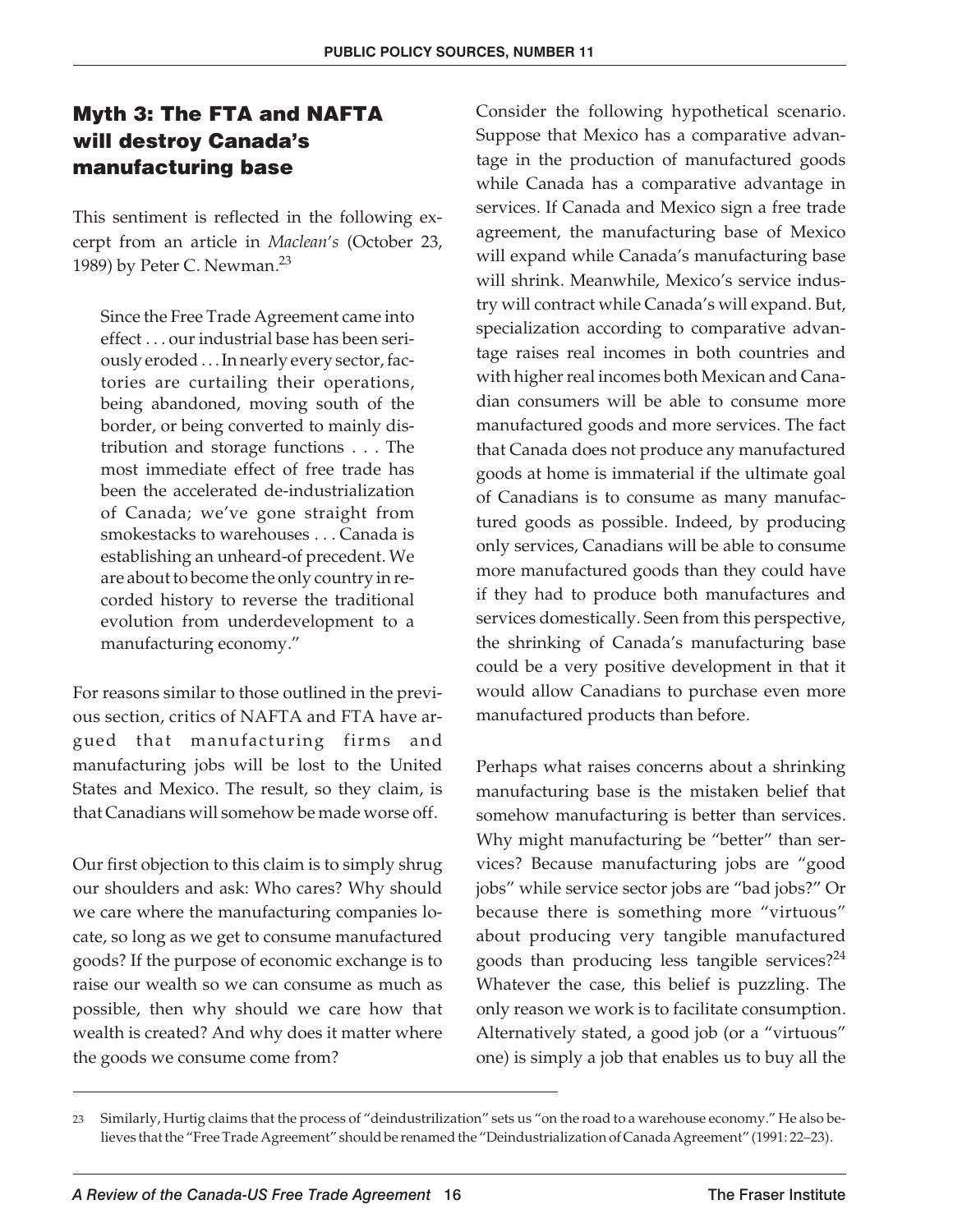

consumption items we want; meanwhile, a "bad job" is one that does not. What exactly we do is irrelevant because when there is free trade, there need be no correlation between what we produce and what we consume. The only reason we might want a large manufacturing base would be if the production of manufactured goods enables us to consume the largest quantity of both manufactures and services possible. If it does not, then we should allow free trade to decimate the manufacturing base and move our inputs into the service sector.

It is important to note, however, that manufacturing employment and the share of total output in Canada devoted to manufacturing have remained fairly constant over the past 10 years. Figure 4 displays the share of Canada's gross domestic product (GDP) due to manufacturing over the period from 1988 to 1996. Manufac-



turing's share of GDP was 19.2 percent in 1988 and declined only slightly to 17.3 percent in 1996. Meanwhile, as shown in Figure 5, the share of the non-agricultural labour force employed in manufacturing industries was 17.9 percent in 1988 and 15.8 percent in 1996. These small declines hardly constitute the destruction of the manufacturing base. In fact, we would not expect Canada's manufacturing base to simply disappear as a result of NAFTA or the FTA because Canada does have a comparative advantage in the production of many manufactured goods.<sup>25</sup> The central point that needs to be made here, however, is that there would be nothing inherently bad about the export of our manufacturing sector to Mexico. If Mexico has a comparative advantage in manufac-

<sup>24</sup> Hurtig maintains that service-sector employment "offers lower wages, fewer full-time jobs, poorer benefits, and overall substantially less income than is normally received in the goods sector" (1991: 19). Barlow claims that "the rise of the service economy accounts for almost all net employment growth and is a key factor in the growing poverty of women and young people. As public services are privatized, and as the goods-producing sector of our economy declines, more and more Canadians are going to be among the service-sector working poor" (1990: 104). Hurtig and Barlow fail to realize that many service-sector jobs are in high paying and rewarding professions like engineering, computer services, and financial services. They both seem to be under the mistaken illusion that service-sector employment is equivalent to working at McDonald's.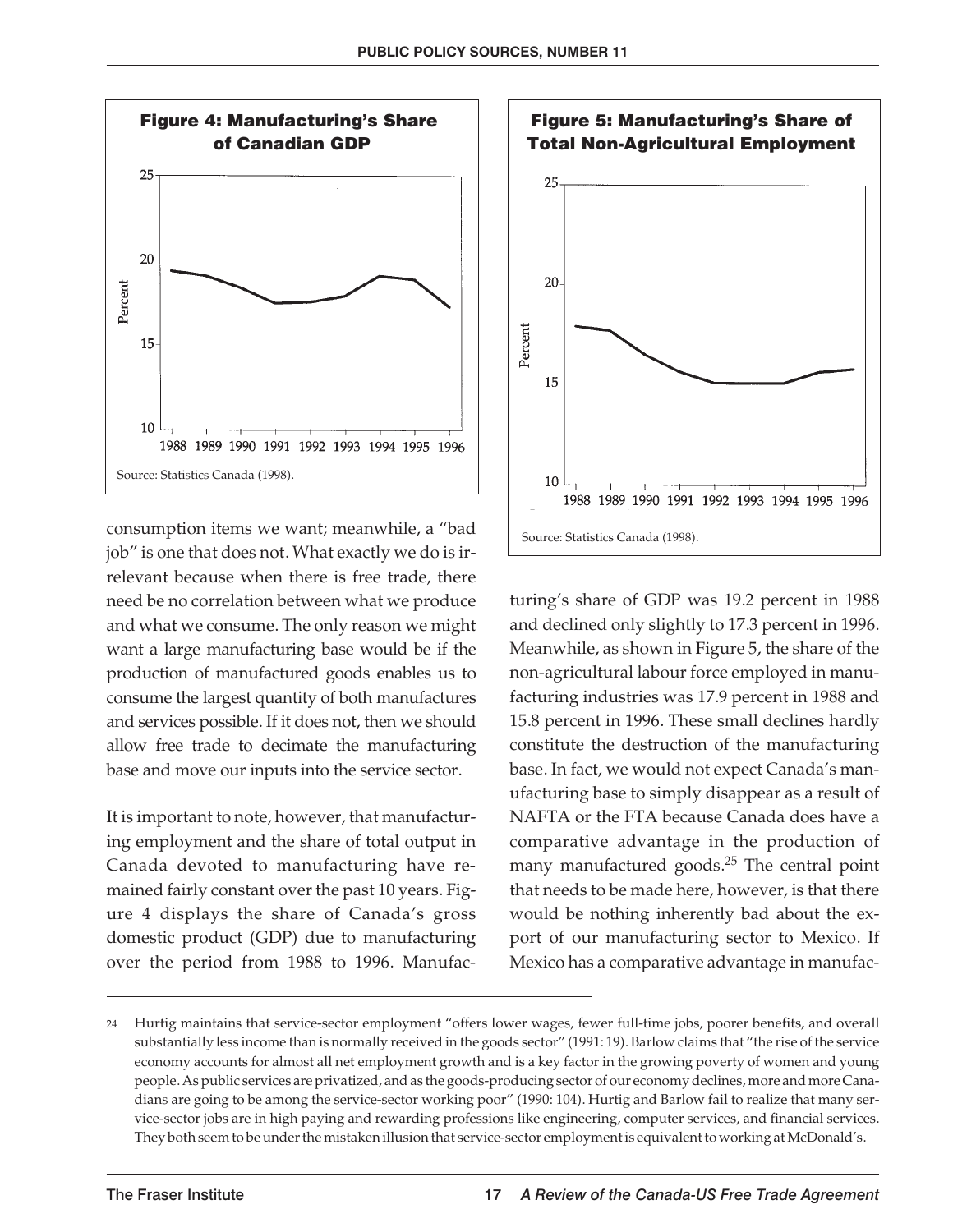tures, then Canada is wealthier if Mexico specializes in manufactures. That we do not produce manufactured goods does not mean we cannot consume them.

#### **Myth 4: NAFTA will hurt Canadian and American agricultural interests**

Another claim made by critics of free trade is that NAFTA will hurt farmers and agricultural interests in the United States and Canada.<sup>26</sup> Under NAFTA, tariffs, import quotas, and licenses on agricultural products will be gradually phased out over a 15-year period (Globerman and Walker 1993). Because the agricultural sector is politically sensitive to trade liberalization, a longer transition period was granted for certain products. Special treatment was given to sugar, frozen orange juice concentrate and peanuts for the United States and for corn, dry beans, and powdered milk in Mexico. For Canada, poultry and dairy received special treatment. However, trade will be significantly liberalized in these sectors over the course of the next few years.

To the extent that the elimination of tariffs, quotas, and licenses lowers agricultural product prices, trade liberalization does make agricultural interests worse off since they must now sell their products at a lower price than before. However, this does not constitute a reason for opposing the liberalization of agricultural goods. Although agricultural producers who previously faced protection will be made worse off, consumers gain since the prices of agricultural goods will be lower. Lower prices will increase consumption of agricultural goods and this raises economic welfare.<sup>27</sup> Hence, the removal of trade barriers to agricultural goods is a positive development because it eliminates the deadweight losses caused by artificially insulating domestic agricultural producers from the world market (Grennes 1993).

Furthermore, it is important to note that while some agricultural interests (poultry and dairy in the Canadian context) may be made worse off, others may be unaffected (or possibly even positively affected). For instance, Canada's wheat farmers are extremely competitive by international standards and are currently unprotected by tariffs or other trade barriers. Hence, wheat farmers will not be made worse off by NAFTA. Indeed, NAFTA could potentially make Canadian wheat farmers better off if Canada has a comparative advantage in wheat production relative to either the United States or Mexico. It would be misleading to suggest, however, that all agricultural producers will be made worse off as a result of NAFTA.

Agriculture continues to be one of the most heavily protected industries worldwide. Without doubt, there will be some losers as a result of trade liberalization in agricultural products. However, to resist trade liberalization simply because there

<sup>25</sup> See Schwanen 1993 for more details about which sectors have done better in terms of export growth under the FTA.

<sup>26</sup> For instance, Barlow writes: "No single group stands to lose as much under the new regime as farm families ... this community has been hung out to dry ... Free trade, and this government's insistence on abandoning farmers to the play of free-market forces, may destroy farmers ... What will take its place will be a handful of transnational giants, committed to pesticides and other harmful farming practices, and supported by cheap labour" (1990: 91).

<sup>27</sup> The most common error made in public-policy analysis is to concentrate on highly visible, politically concentrated costs and to ignore longer term, less visible, and more diffuse benefits. In her section on the impact of the FTA on the agricultural industry in Canada, Barlow (1991, p. 91-93) laments the effects that trade liberalization will have on small\scale family farms without mentioning once the gains to consumers from lower food prices.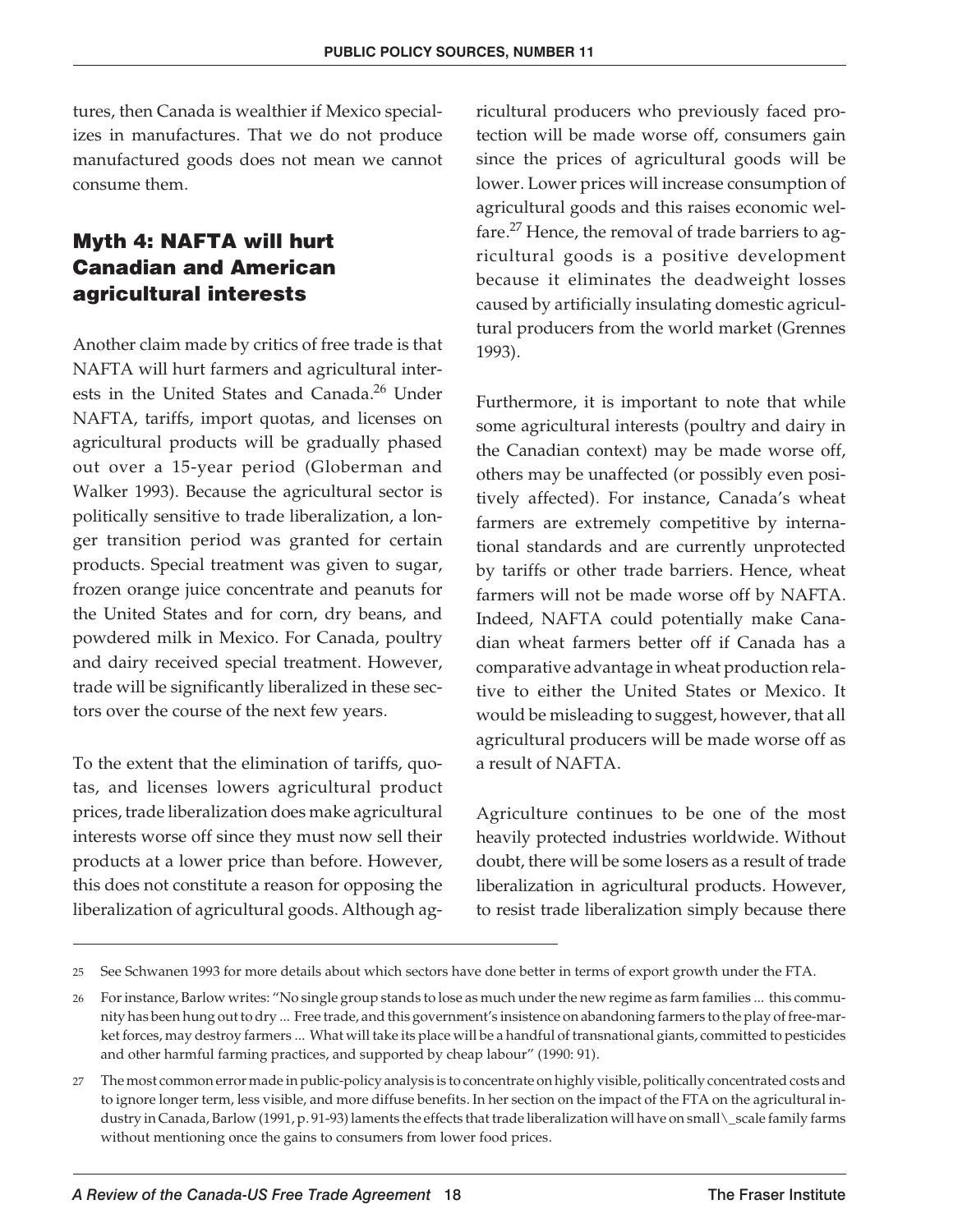will be some who are made worse off would be short-sighted for the gains to consumers in the form of lower prices and greater product selection outweigh all losses to agricultural producers.

#### **Myth 5: NAFTA will undermine Canadian food safety and health regulations**

Some critics of free trade argue that NAFTA will force Canadian governments to lower their food and health safety standards.<sup>28</sup> There is, in fact, no basis whatsoever for this belief. Under NAFTA, Canada, the United States, and all sub-national jurisdictions within each country are allowed to set their own health and safety standards as high as they want provided that a scientific basis is provided and both imports and domestic producers are treated the same way. Furthermore, the supplemental agreements to NAFTA include a commitment by the United States, Canada, and Mexico to harmonize food and health regulations upwards (J.W. Anderson 1993). Hence, concerns that NAFTA will result in a downward slide in health and food safety regulations are simply unfounded. If anything, these standards are likely to move upwards rather than downwards.

#### **Myth 6: Canada is not protected against bullies in Washington, DC, who initiate arbitrary trade actions against Canadian producers**

Another complaint levied by opponents of free trade is that it will make Canadian producers vulnerable to protectionist "bullies" in Washington, DC. This view is completely wrong: the FTA and NAFTA serve to protect our producers from the arbitrary whims of policy makers and politicians in the United States. A major reason for pursuing a free trade agreement is to shield international trade from domestic political pressures. From a public-choice perspective, a binding free trade deal is desirable because it prevents politicians from using trade-policy instruments (*i.e*., tariffs, quotas, export or import licenses) as redistributive tools in order to appease special-interest groups. This not only improves economic efficiency but also creates a more certain trading environment since the ability of politicians to interfere in the market place has been limited.

Under the FTA and NAFTA, trade disputes among member countries are referred to an impartial panel for review. To date, this panel has adjudicated approximately 30 disputes involving reviews of American countervailing and antidumping actions against Canada. In many major cases—including softwood lumber, red raspberries, and frozen pork—the dispute resolution mechanism worked in Canada's favour and American countervailing measures were overturned. The ability of politicians in Congress or the White House to "bully" Canadian producers has therefore been circumscribed by the dispute resolution process. In our opinion, this is a significantly better scenario than that which would have prevailed in the absence of a binding dispute resolution process.

#### **Myth 7: As a result of NAFTA environmental standards will deteriorate**

Environmentalists and opponents of free trade often claim that, as a result of NAFTA, environmental standards will decline. A common pre-

<sup>28</sup> Barlow, for example, quotes American agricultural analyst Mark Ritchie who believes that as a result of the FTA, "[c]onsumers will have to accept the lowest common denominator in environmental, health, and safety standards" (1990: 93).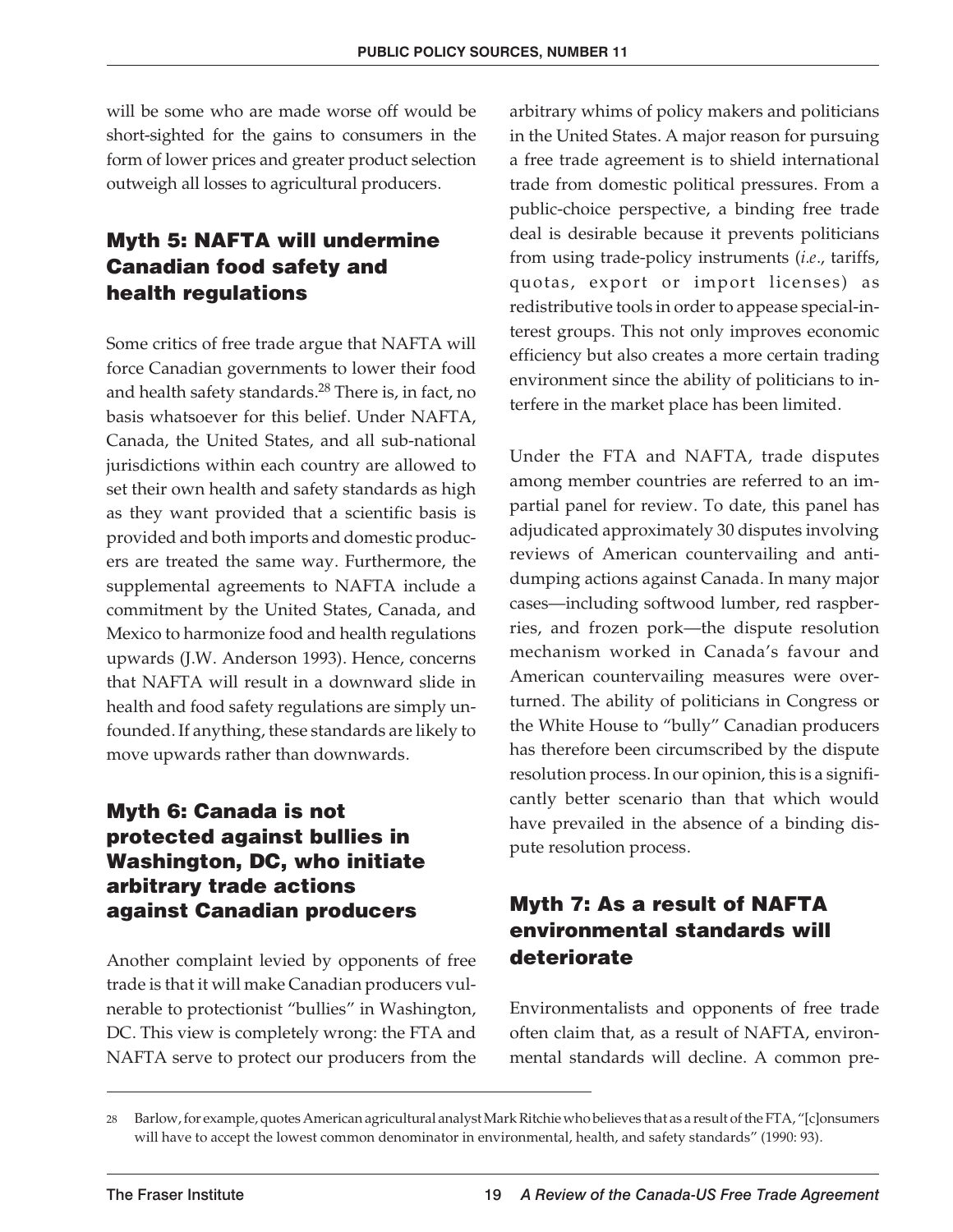sumption made by environmentalists and opponents of free trade is that economic growth and free trade are inimical to the environment since production and consumption necessarily result in more pollution. These claims are wrong. For one thing, NAFTA does more than any existing trade agreement to protect environmental standards. In addition, both economic theory and the empirical evidence suggest that free trade and economic growth are perhaps the best thing we can do to improve overall environmental quality. The process of economic growth and development sets into play forces on both the supply side and the demand side that work to improve overall environmental quality.

Let us start by considering NAFTA itself. NAFTA ensures each country's right to safeguard its environment. Furthermore, it encourages Mexico to strengthen its environmental codes. NAFTA's side accords create a North American Commission on the Environment that oversees the enforcement of each country's environmental laws. Any individual, business, independent organization, or government is allowed to file a complaint with the commission. If the matter is not resolved, the disagreement will be forwarded to an arbitration panel of independent experts. If the panel finds that a particular country has failed to comply with the standards agreed upon, then it will be free to impose fines. Hence, NAFTA is "environmentally friendly" in that it sets up a credible mechanism for protecting and enforcing environmental standards (Anderson 1993).

Second, let us examine at the economics of environmental quality. Economic theory suggests that environmental quality is affected by the forces both of supply and of demand. On the demand side, environmental quality is what econo-

mists would call a "normal good." A normal good (as opposed to an "inferior good") is a good that we demand more of as our incomes rise. Sports cars and caviar are normal goods since people tend to buy more of these items as they become wealthier. In a similar vein, environmental quality is a "normal good" in that we desire more of it as our incomes rise. At low levels of income, one might be willing to trade environmental quality for more money: if one is very poor, one would probably prefer to have three meals a day than to enjoy an unobstructed view of the rain forest. However, as incomes rise, individuals become less inclined to make such trades. For each additional dollar in income, one is less and less willing to give up environmental quality. Alternatively stated, as individuals become wealthier, they "demand" a better environment.

On the supply side, pollution is generally, although not always, a by-product of production. For a given type of technology, more production may indeed result in more pollution. However, if technology changes, then more production need not cause more pollution. As noted earlier, technological change is one of the driving forces behind economic growth. Improvements in technology often enable firms to substitute into cleaner production methods.<sup>29</sup> Thus, by enabling firms to substitute cleaner and more efficient methods of production, the process of economic growth and development works to enhance overall environmental quality.

This positive relationship between economic growth and environmental quality receives considerable empirical support. In a paper recently published in the *Quarterly Journal of Economics*, Princeton University economists Gene Grossman and Alan Krueger (1995) show that environ-

<sup>29</sup> Consider, for instance, the difference in pollution emissions resulting from a substitution of hydroelectric power generation for generation of electricity by coal-fired plants.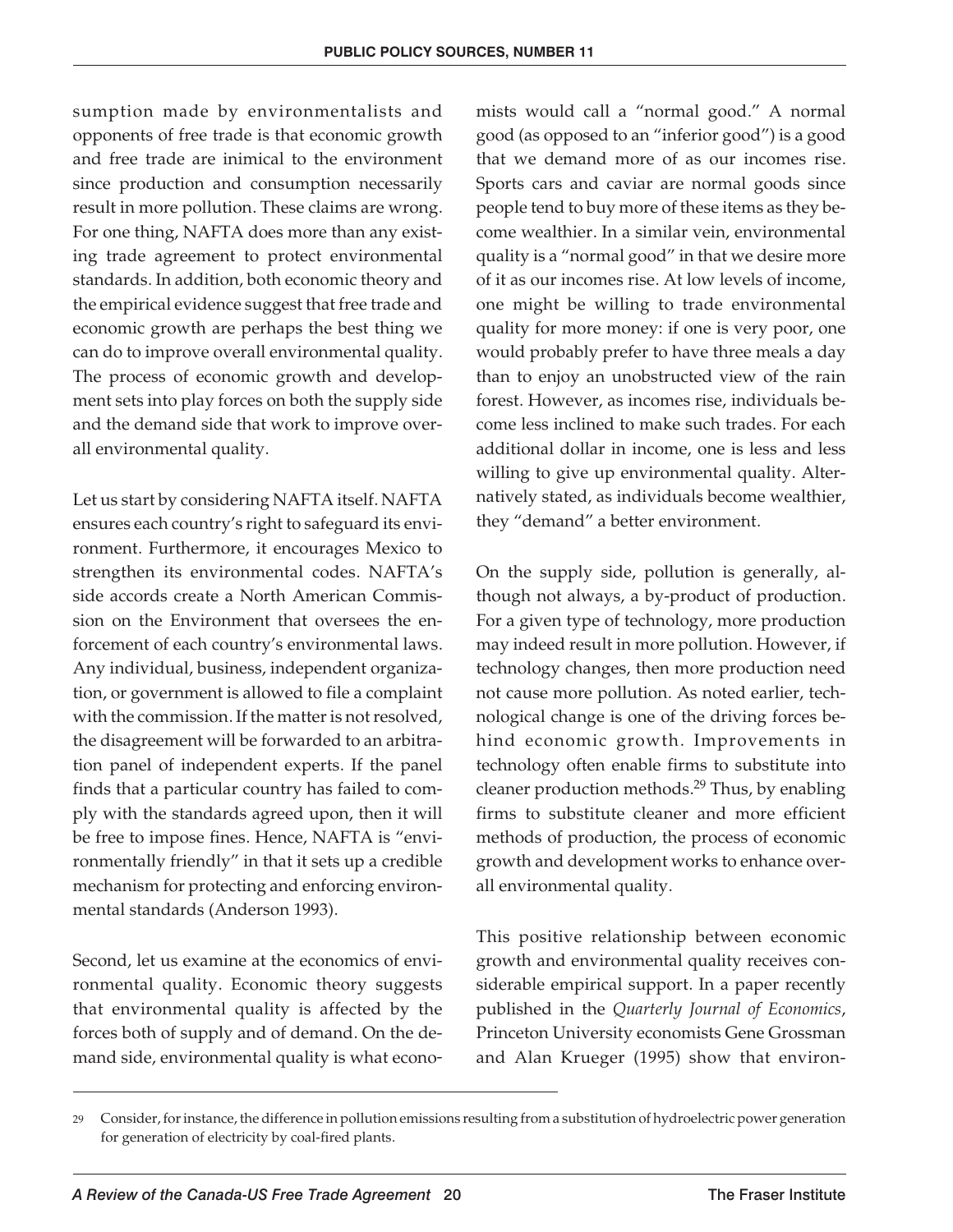mental quality, as measured by various indices, declines until income per capita reaches approximately \$5,000 (1988 US dollars). Beyond this threshold, most indices of environmental quality register an improvement. Similar results were found in a study completed by economists at the World Bank (1992).<sup>30</sup> Hence, the empirical evidence suggests that economic growth is an antidote to a poor environment. Environmentalists and opponents of free trade have got the relationship between the two variables precisely backwards!

Indeed, the empirical evidence shows that environmental quality in both Canada and the United States has improved steadily over the past two decades (DeWeil, Jones, Hayward, and Smith 1997). Air pollution due to sulphur dioxide, nitrogen dioxide, carbon monoxide, particulates, and lead has decreased substantially in both countries. Between 1975 and 1993, the ambient level of sulphur dioxide decreased by 54.5 percent in Canada and 50.3 percent in the United States. Meanwhile, ambient lead concentration fell by 96.9 percent and 97.1 percent in Canada and the United States respectively between the same years. Since 1980, overall water quality in both countries has improved. These trends show that concerns about rapid environmental degradation are misplaced.

Liberalized trade among Canada, the United States, and Mexico will raise incomes as each country specializes in the production of goods at which it has a comparative advantage. With higher incomes, consumers in each country will

demand a better environment. Furthermore, economic growth in each country will stimulate the development of newer and cleaner production technologies. Openness among these countries will ensure the rapid diffusion of these technologies. Combined, these forces will work to improve overall environmental quality in each country. It is for this reason that environmental economist Terry Anderson writes that "trade liberalization ... is the friend not the enemy of the environment" (1993: xi).

#### **Myth 8: National sovereignty is lost as a result of NAFTA**

A final myth dear to critics of free trade is that it will result in the erosion of the nation state as we know it.<sup>31</sup> According to critics of free trade, the signing of regional and multinational free trade and investment accords will result in a loss of national sovereignty as power is transferred from governments to international organizations and free market forces. In such a climate, they claim, the ability of governments to pursue policies in the "national interest" is significantly circumscribed and the outcome of these trends will be the "sale" of Canada to faceless multinationals, a surrender of national autonomy, and the destruction of uniquely Canadian institutions and Canadian culture.

Without a doubt, the forces of globalization make it more difficult for governments to pursue certain types of economic policies. $32$  For instance, it is a well-known fact that the ability of govern-

<sup>30</sup> In fact, the World Bank estimates that the threshold is at \$2,500 (1988 US dollars). According to Globerman (1993), Mexican income per capita in 1991 was \$2,365 (1988 US dollars).

<sup>31</sup> This sentiment is reflected in the following quotation from Barlow: "In its policy of free trade, and the resulting process now leading to the destruction of the Canadian social network, the Tory government has sacrificed Canada's heritage, history, and sovereignty, and is leaving a bitter legacy of unemployment, poverty, and inequality" (1990: 104).

<sup>32</sup> For an excellent discussion of the impacts of globalization on the state, see the survey entitled "The World Economy: The Future of the State" in *The Economist*, September 20, 1997. See also the survey entitled "The World Economy: Who's in The Driving Seat" in *The Economist*, October 7, 1995.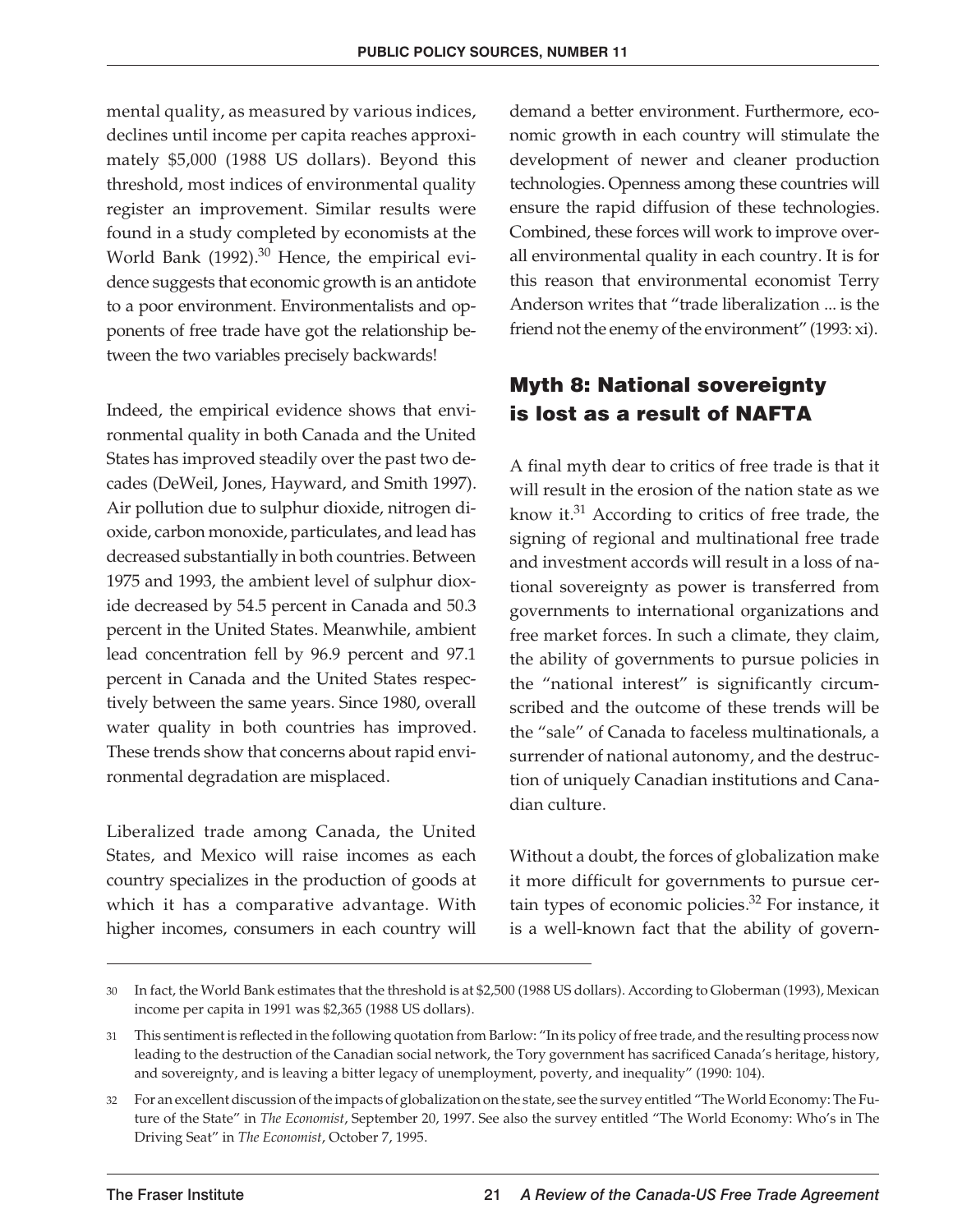

ments to stimulate aggregate demand using fiscal policy instruments is limited under a regime of free capital mobility and flexible exchange rates. Additionally, when capital markets are truly global, greater fiscal discipline is placed on indebted governments, who must be more fiscally responsible if they are to remain competitive in the eyes of bond holders. Finally, when procurement policies are limited by binding multilateral agreements like the Multilateral Agreement on Investment (MAI), it becomes more difficult for governments to favour domestic producers above foreign producers. These limitations certainly do represent a loss of national sovereignty.

However, two important questions need to be raised here. The first is theoretical and asks whether sovereignty is as desirable an objective as it is made out to be. Is the loss of economic sovereignty which may have resulted from globalization something to lament? In an earlier part of this paper, we noted that one of the virtues of a free trade agreement is that it prevents politicians

from using trade policy to serve domestic political interests. One positive outcome of the FTA is that it makes it more difficult for American politicians to impose tariffs on Canadian goods. Likewise, the FTA hinders the ability of Canadian politicians to impose retaliatory tariffs on American goods. Since the costs of trade wars are known to be large, it may be well worth sacrificing some national sovereignty (*i.e*., the ability to impose tariffs to protect domestic industry) in exchange for a less politicized trading environment. Hence, the loss of national sovereignty to the forces of globalization is not unambiguously a bad thing, at least from the perspective of economic efficiency.

The second important question is empirical. Specifically, have the forces of globalization truly resulted in the "shrinking" of the state? One way to examine this issue is to look at the ratio of government spending to GDP (a rough measure of government size) over time. What one finds is that, far from decreasing, government spending as a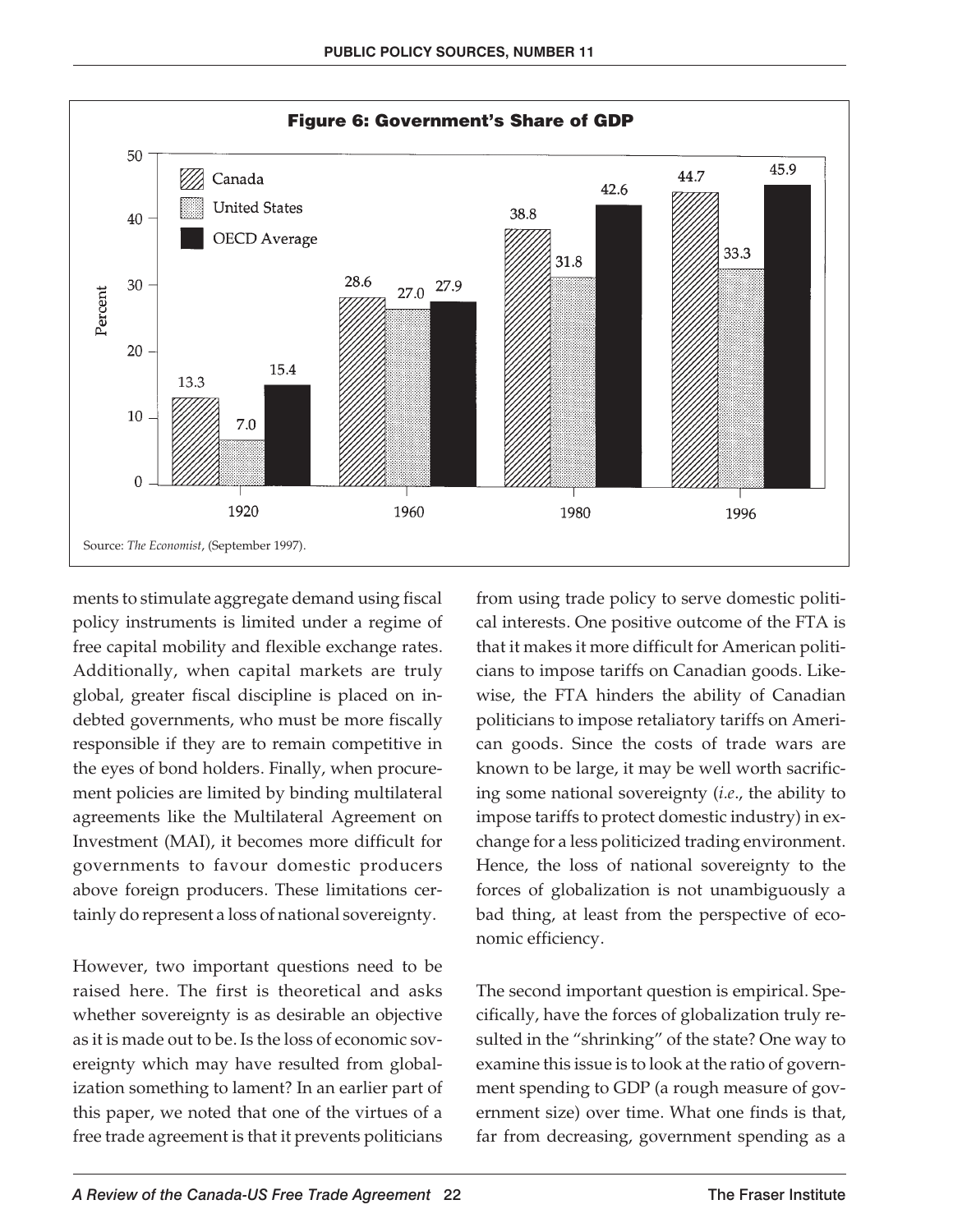share of total output has increased over the past century in nearly every major industrialized country. As shown in Figure 6, government's share of total output in Canada was 13.3 percent in 1920, 28.6 percent in 1960, 38.8 percent in 1980, and 44.7 percent in 1996. In the United States, the proportion of total output taken by government was 7 percent in 1920, 27 percent in 1960, 31.8 percent in 1980 and 33.3 percent in 1996. The evidence suggests, therefore, that government has continued to grow in spite of globalization. Examining the data more closely reveals that most of this increase was due to the "blossoming" of transfers and subsidies to individuals and the growth of the welfare state (Tanzi and Schuknecht 1995). Hence, the increase in free trade and international capital mobility over the past half-century has not curbed the growth of the national social welfare state.

Of course, numbers alone will not capture everything. Cultural nationalists in Canada will argue that there are more subtle forces at work and that Canada's unique national identity has been sacrificed as a result of freer international trade and increased foreign ownership. This is a hard claim to assess since it is difficult, if not impossible, to know what exactly is meant by "Canada's unique national identity." In the absence of a well-defined benchmark, we cannot assess the view that our country is any less "Canadian" today than it was 10 years ago. To make such claims without a clear definition of terms is to engage in a level of subjectivism that renders intelligent debate impossible.33 Moreover, implicit in such a claim is a failure to recognize that national identity is not static; $34$  Rather, national identity is something that can and should evolve over time as circumstances change. Indeed, to presume that Canada's unique national identity will simply dissolve in the wake of globalization is both insulting and absurd for it suggests that Canadians are incapable of redefining themselves as a unique national culture in the absence of the visible hand of the state.<sup>35</sup>

#### **Conclusion: The Defence of Free Trade**

I n his recent book, *Fair Play*, economist Steven Landsburg writes that "a national refusal to trade is a national refusal to prosper" (1997: 12). Among economists, this is not a controversial statement. Since the time of David Ricardo, economists have always known that a policy of free trade works to raise economic welfare in all countries. However, the idea of comparative advantage, as Krugman notes in the quotation cited at the beginning of this study, "conflicts directly

with both stubborn popular prejudices and powerful interests" (1987: 131) and, in spite of the efforts of economists, popular discussion about the effects of free trade—in particular, the impacts of NAFTA or the FTA on the Canadian economy—are almost invariably negative. According to economic nationalists and protectionists, free trade is the cause of almost every conceivable economic "evil" ranging from unemployment to the destruction of the natural environment. That

<sup>33</sup> It would be rather like trying to have an intelligent argument about whether "red" is a better colour than "blue."

<sup>34</sup> Or perhaps it simply reflects an unwillingness on the part of cultural nationalists to recognize that national identities do change over time.

<sup>35</sup> For a more detailed critique, see Law and Mihlar 1996: 65–68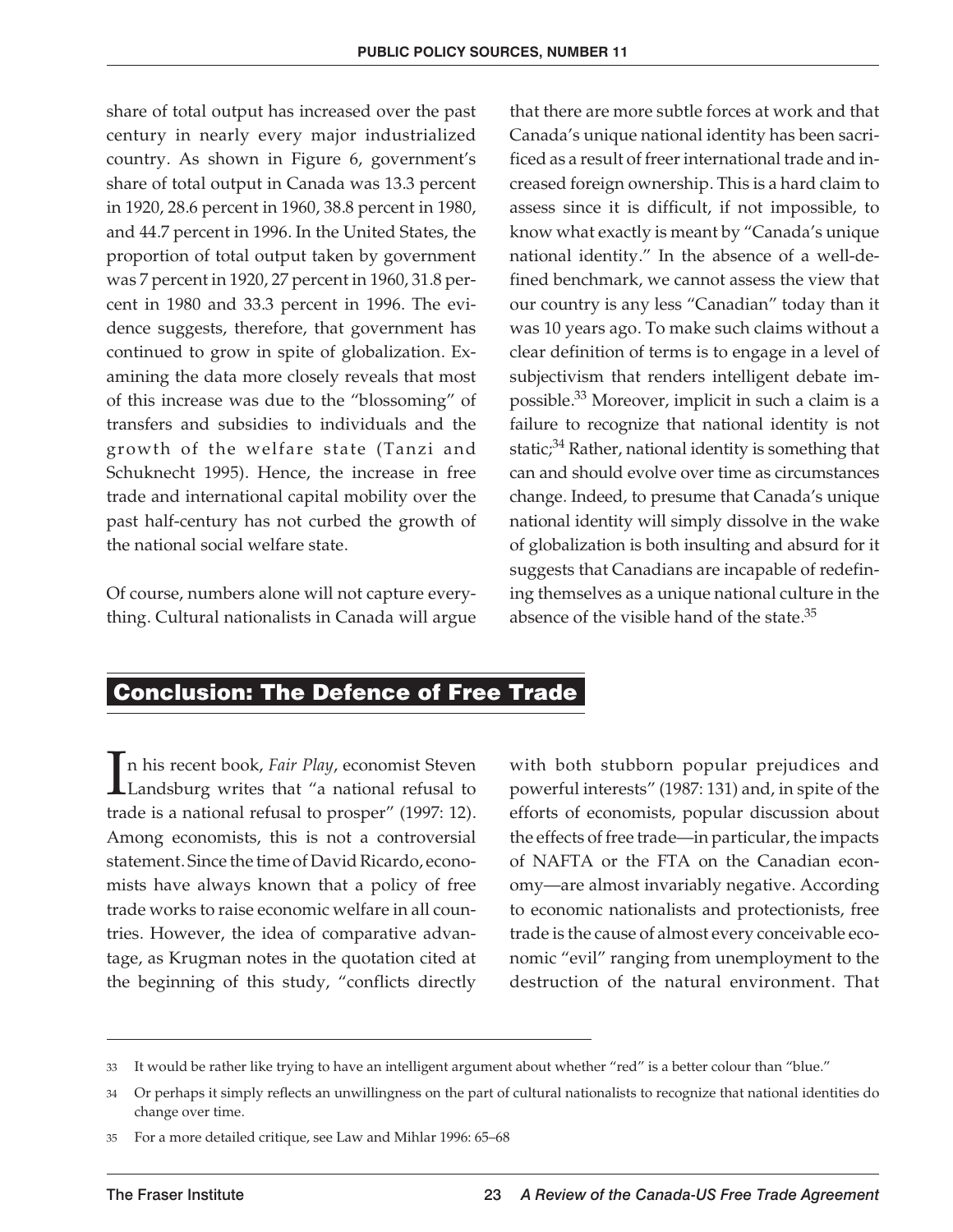these claims are spread about with so little scrutiny reveals the extent to which they have become part of the "conventional wisdom." According to this conventional wisdom, trade and economic exchange are a zero-sum game: if Mexican incomes rise, then Canadian incomes must fall; if jobs are created in the United States, jobs are lost at home; if firms move south of the border, then there will be fewer good jobs at home. There can be no benefit to trade if it is a zero-sum game; trade and exchange are equivalent to mugging.

But trade is not a zero-sum proposition. It is positive sum. An understanding of the principles of basic economics and, in particular, the principle of comparative advantage shows that it must be positive sum. No country loses as a result of free trade; this is true for precisely the same reason that no individual loses as a result of voluntary exchange. Once this idea is understood, it becomes clear that the claims made by the opponents of free trade are either absurd or completely false.

In this paper, we consistently apply the "tried and true" principles of free trade and compara-

tive advantage to popular criticisms about NAFTA and the FTA and show that these popular criticisms do not withstand logical scrutiny. We also find that they are inconsistent with the empirical facts. Jobs have not been lost as a result of free trade. Firms are not queuing up to leave Canada for the lower costs of Mexico. Wages in Canada and the United States have not and will not fall to Mexican levels. Trade and economic growth have not caused environmental devastation. Hence, the claims made by critics of free trade have neither a theoretical nor an empirical foundation. They have no scientific basis whatsoever and this must be pointed out emphatically.

In the introduction to this paper, we remarked that the tenth anniversary of the Canada-United States Free Trade Agreement provides an important opportunity for reflection about the merits of free trade. It is our hope that this exercise will make the public defence of free trade over the next 10 years a much simpler and far less controversial task.

#### **References**

- Anderson, J.W. (1993). Perot's Little Book of NAFTA Nonsense. *Washington Post* (September 5).
- Anderson, Terry L. (1993). *NAFTA and the Environment*. Vancouver: The Fraser Institute.
- Barlow, Maude (1990). *Parcel of Rogues: How Free Trade is Failing Canada*. Toronto: Key Porter Books.
- Bhagwati, Jagdish (1991). *The World Trading System at Risk*. Princeton: Princeton University Press.
- Bhagwati, Jagdish, and Arvind Panagariya (1996). *The Economics of Preferential Trade Agreements*. Washington: American Enterprise Institute.
- Brander, James A., and Barbara J. Spencer (1983). International R & D Rivalry and Industrial Strategy. *Review of Economic Studies* 50: 707–22.
- ——— (1985). Export Subsidies and International Market Share. *Journal of International Economics* 18: 83–100.
- Burtless, Gary, Robert Z. Lawrence, Robert E. Litan, and Robert J. Shapiro (1998). *Globaphobia: Confronting Fears about Open Trade*. Washington: Brookings Institution, Progressive Policy Institute, and the Twentieth Century Fund.
- Canada, Department of Finance (1998). *Building Canada for the 21st Century: The Budget Chart Book 1998*. Ottawa: Department of Finance.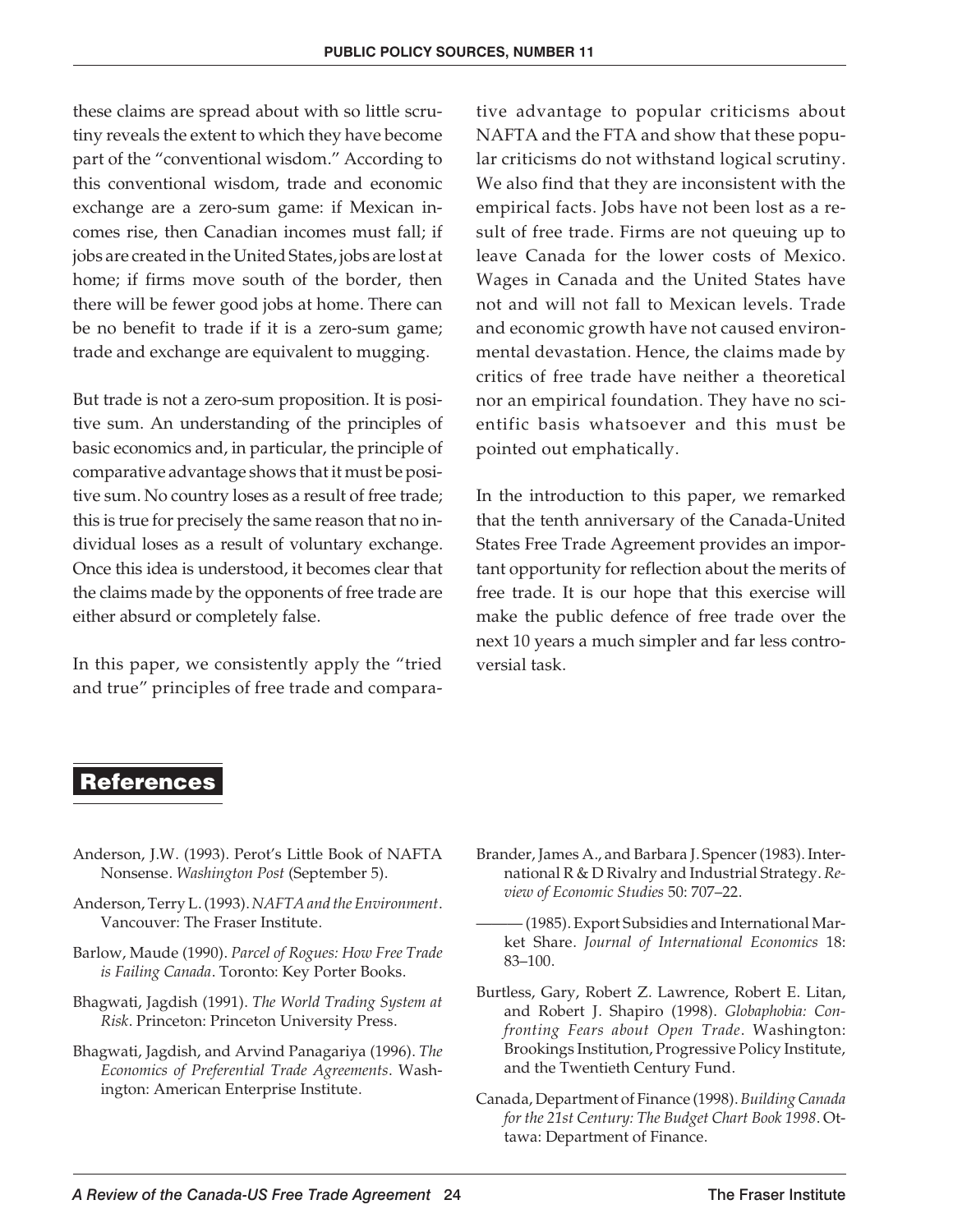- Cordon, W. Max (1974). *Trade Policy and Economic Welfare*. Oxford: Clarendon Press.
- DeWeil, Boris, Steve Hayward, Laura Jones, and M. Danielle Smith (1997). *Environmental Indicators for Canada and the United States*. Fraser Forum Critical Issues Bulletin. Vancouver: The Fraser Institute.
- Hurtig, Mel (1991). *The Betrayal of Canada*. Toronto: Stoddart.
- Globerman, Steven (1993). The Environmental Impacts of Trade Liberalization. In Anderson 1993: 27–44.
- Globerman, Steven, and Michael A. Walker (1993). *Assessing NAFTA: A Trinational Analysis*. Vancouver: The Fraser Institute.
- Golub, Stephen (1995). Comparative and Absolute Advantage in the Asia-Pacific Region. Federal Reserve Bank of San Francisco Working Paper.
- Grennes, Thomas (1993). Towards a More Open Agriculture in North America. In Globerman and Walker 1993: 148–71.
- Grey, Rodney (1981). *Trade Policy in the 1980s: An Agenda for Canadian-U.S. Relations*. Toronto: C.D. Howe Institute.
- Grossman, Gene, and Alan Krueger (1995). Economic Growth and the Environment. *Quarterly Journal of Economics* 110: 353–77.
- Ingram, James (1966). *International Economic Problems*. New York: John Wiley.
- Jones, Ronald W. (1987). Heckscher-Ohlin Trade Theory. In John Eatwell, Murray Milgate, and Peter Newman (eds.), *The New Palgrave Dictionary of Economics*, 2: 621–27.
- Krugman, Paul (1987). Is Free Trade Passé? *Journal of Economic Perspectives* 1: 131–44.
	- ——— (1991). The Move to Free Trade Zones. In *Policy Implications of Trade and Currency Zones* (Kansas City: Federal Reserve Bank of Kansas City).
	- (1993a). The Narrow and Broad Arguments for Free Trade. *American Economic Review* 83: 362–66.
	- (1993b). What Do Undergrads Need to Know about Trade? *American Economic Review* 83: 23–26.
	- -(1993c). The Uncomfortable Truth about NAFTA." *Foreign Affairs* (November/December): 13–19.
- Landsburg, Steven E. (1997). *Fair Play: What Your Child Can Teach You about Economics, Values, and the Meaning of Life*. New York: The Free Press.
- Law, Marc, and Fazil Mihlar (1996). *The Federal Liberal Government in Action: A Report Card Issued to the Chrétien Government*. Fraser Institute Critical Issues Bulletin (October). Vancouver, BC: The Fraser Institute.
- Lipsey, Richard G. (1957). The Theory of Customs Unions: Trade Diversion and Welfare. *Economica* 24: 40–46.
	- ——— (1996). *Economic Growth, Technological Change, and Canadian Economic Policy.* Toronto: C.D. Howe Institute.
- Lipsey, Richard G., and Murray G. Smith (1985). *Taking the Initiative: Canada's Trade Options in a Turbulent World*. Toronto: C.D. Howe Institute.
- Organisation for Economic Cooperation and Development (1997). *OECD Economic Outlook 62*. Paris.
- Pomfret, Richard (1991). *International Trade: An Introduction to Theory and Policy*. Oxford: Basil Blackwell.
- Ricardo, David (1817). *On the Principles of Political Economy and Taxation*. London: John Murray.
- Schwanen, Daniel (1993). *A Growing Success: Canada's Performance under Free Trade*. Commentary No. 52. Toronto: C.D. Howe Institute.
- Statistics Canada (1998). *Canadian Economic Observer: Historical Statistical Supplement 1996/97*. Ottawa: Statistics Canada.
- Summers, Lawrence (1991). Regionalism and the World Trading System. In *Policy Implications of Trade and Currency Zones* (Kansas City: Federal Reserve Bank of Kansas City).
- Tanzi, Vito, and Ludger Schuknecht (1995). The Growth of Government and the Reform of the State in Industrialized Countries. IMF Working Paper 95/130. Washington: International Monetary Fund.
- United States Trade Representative (1998). *1998 Trade Policy Agenda and 1997 Annual Report of the President of the United States on the Trade Agreements Program*. Washington: US Government Printing Office.
- Viner, Jacob (1950).*The Customs Union Issue*. New York: Carnegie Endowment for International Peace.
- World Bank (1992). *World Development Report 1992: Development and the Environment*. Washington, DC: The World Bank.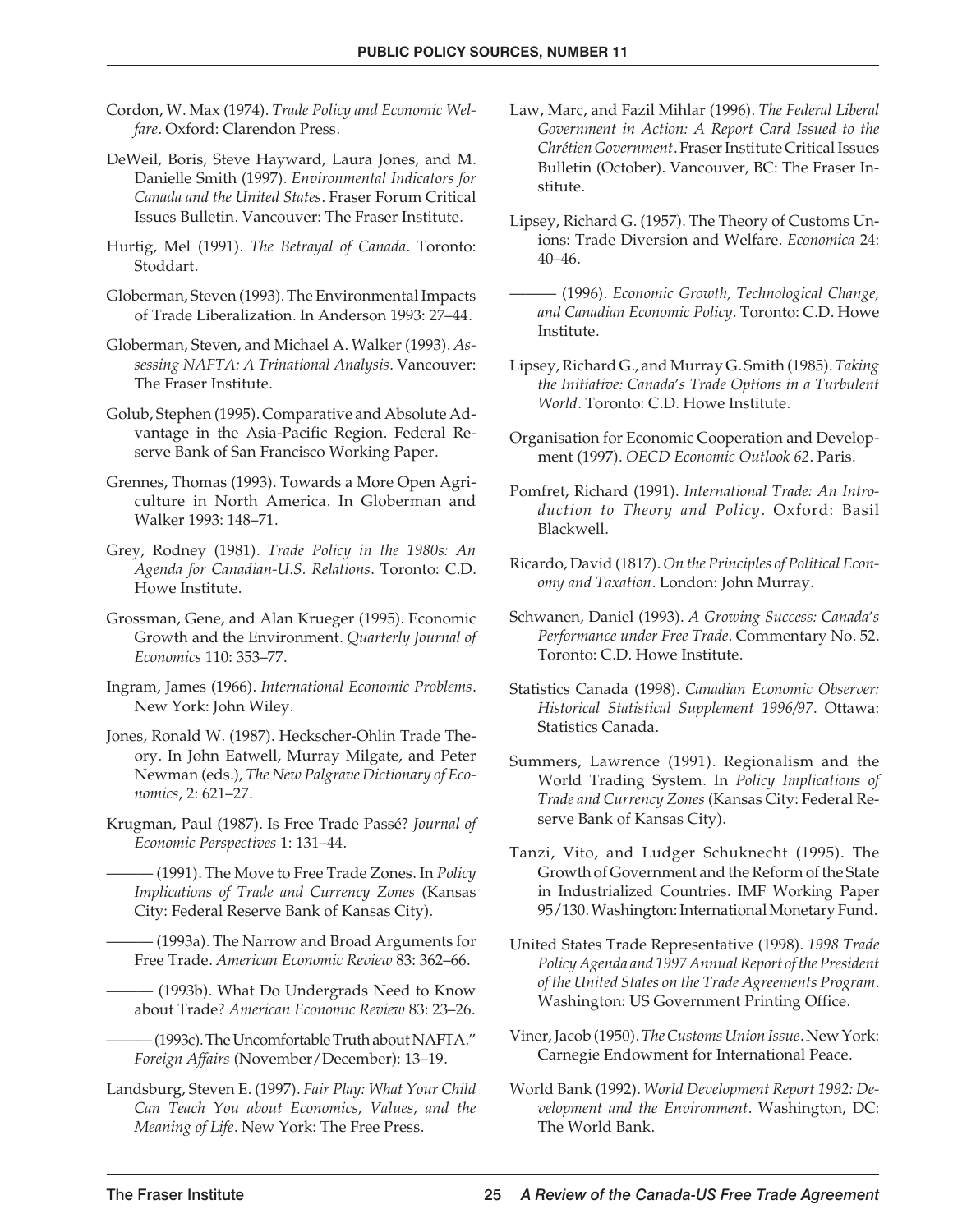#### **Appendix: International Trade Data**

#### **Table 1: Foreign Direct and PortfolioInvestment in Canada 1988-1996 (in \$Cdn millions)**

| Year | <b>Direct</b><br>Investment | Portfolio<br>Investment |
|------|-----------------------------|-------------------------|
| 1988 | 7,538                       | 13,767                  |
| 1989 | 7,116                       | 22,063                  |
| 1990 | 8,843                       | 12,943                  |
| 1991 | 3,301                       | 27,073                  |
| 1992 | 5,708                       | 19,802                  |
| 1993 | 6,125                       | 43,761                  |
| 1994 | 11,551                      | 22,386                  |
| 1995 | 14,769                      | 24,819                  |
| 1996 | 8,726                       | 27,353                  |

*server Historical Statistical Supplement 1996/97*, Ottawa: Sta-

tistics Canada.

**Table 3: Canada's Net Merchandise Exports 1988-1996 (in \$US millions)**

| Year | Total Net<br><b>Exports</b> | <b>Net Exports</b><br>with US | <b>Net Exports</b><br>with Mexico |
|------|-----------------------------|-------------------------------|-----------------------------------|
| 1988 | 6,318                       | 11,512                        | $-776$                            |
| 1989 | 3,315                       | 10,756                        | $-1,053$                          |
| 1990 | 6,774                       | 20,136                        | $-1,143$                          |
| 1991 | 5,708                       | 20,549                        | $-1,958$                          |
| 1992 | 8,617                       | 24,566                        | $-1,814$                          |
| 1993 | 5,834                       | 26,689                        | $-2,332$                          |
| 1994 | 9,746                       | 33,484                        | $-2,723$                          |
| 1995 | 52,504                      | 43,908                        | $-2,989$                          |
| 1996 | 57,151                      | 50,135                        | $-3,426$                          |

Note: Net exports are defined as exports less imports.

Source: International Monetary Fund (1997, 1995), *Direction of Trade Statistics Yearbook 1990-96/1988-94*, Washington: International Monetary Fund; and calculations by The Fraser Institute.

#### **Table 2: Canada's Merchandise Imports and Exports 1988-1996 (in \$US millions)**

| Year | <b>Total</b><br><b>Exports</b> | <b>Exports</b><br>to US | <b>Exports to</b><br><b>Mexico</b> | <b>Total</b><br><b>Imports</b> | <b>Imports</b><br>from US | <b>Imports from</b><br><b>Mexico</b> |
|------|--------------------------------|-------------------------|------------------------------------|--------------------------------|---------------------------|--------------------------------------|
| 1988 | 116,418                        | 81,962                  | 404                                | 110,100                        | 70,450                    | 1,180                                |
| 1989 | 120,673                        | 85,305                  | 525                                | 117,358                        | 74,549                    | 1,578                                |
| 1990 | 126,447                        | 95,388                  | 488                                | 119,673                        | 75,252                    | 1,631                                |
| 1991 | 126,160                        | 95,574                  | 386                                | 120,452                        | 75,025                    | 2,344                                |
| 1992 | 133,447                        | 103,860                 | 613                                | 124,830                        | 79,294                    | 2,427                                |
| 1993 | 140,748                        | 114,448                 | 599                                | 134,914                        | 87,759                    | 2,931                                |
| 1994 | 161,269                        | 133,112                 | 715                                | 151,523                        | 99,628                    | 3,438                                |
| 1995 | 190,187                        | 152,896                 | 785                                | 137,683                        | 108,988                   | 3,774                                |
| 1996 | 200,146                        | 164,761                 | 855                                | 142,995                        | 114,626                   | 4,281                                |
|      |                                |                         |                                    |                                |                           |                                      |

Source: International Monetary Fund (1997, 1995), *Direction of Trade Statistics Yearbook 1990-96/1988-94*, Washington: International Monetary Fund.